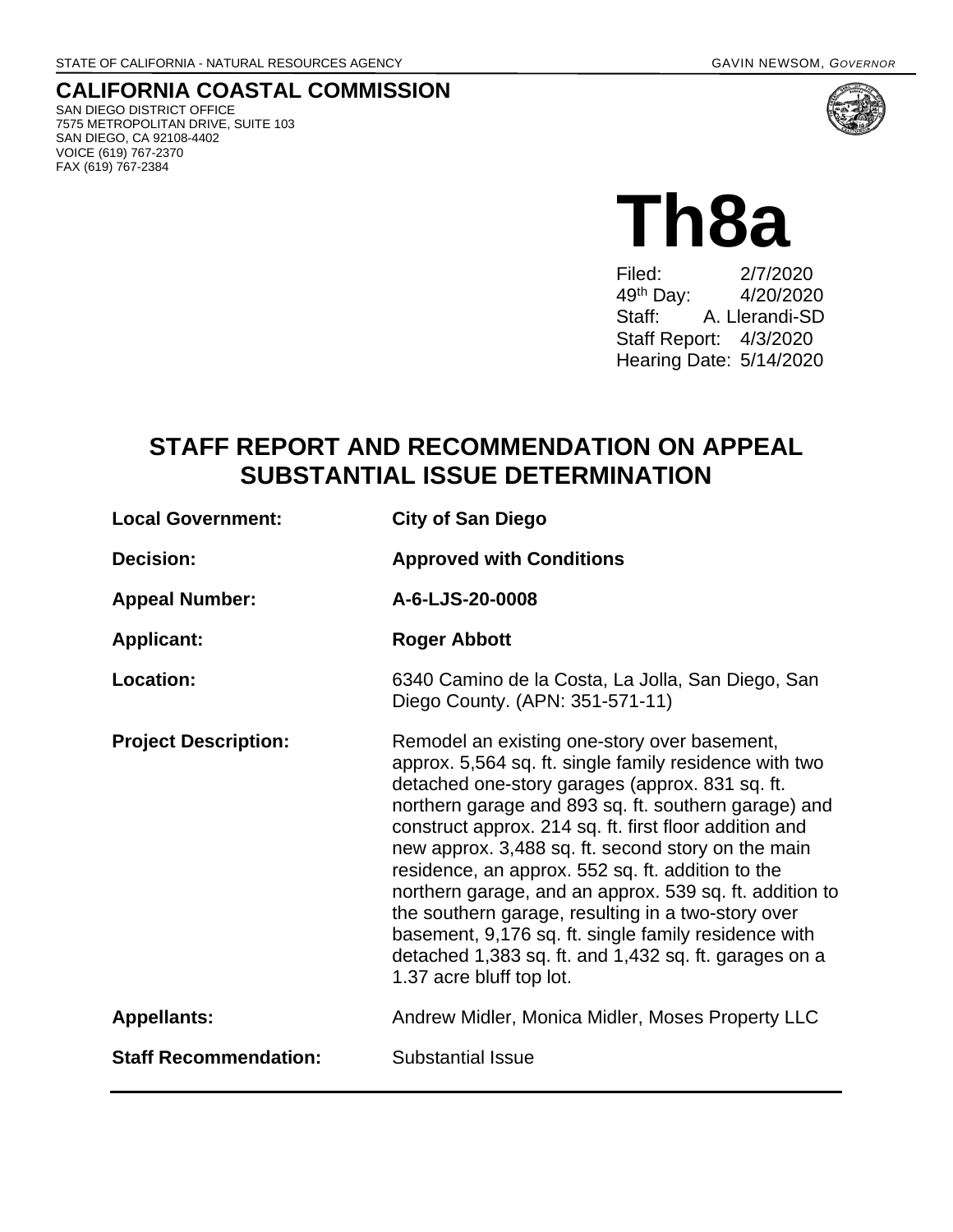## **IMPORTANT HEARING PROCEDURE NOTE**

The 49<sup>th</sup> working day from the date the appeal was filed is April 20, 2020. On April 16, 2020, due to the COVID-19 crisis, Governor Newsom extended the 49-day substantial issue determination deadline, as well as other deadlines in the Coastal Act, by 60 days. See Order N-52-20. The deadline for the hearing on substantial issue on this matter is therefore June 19, 2020.

<https://www.gov.ca.gov/wp-content/uploads/2020/04/4.16.20-EO-N-52-20-text.pdf>

The Commission will not take testimony on this "substantial issue" recommendation unless at least three commissioners request it. The Commission may ask questions of the applicant, any aggrieved person, the Attorney General or the executive director prior to determining whether or not to take testimony regarding whether the appeal raises a substantial issue. If the Commission takes testimony regarding whether the appeal raises a substantial issue, testimony is generally and at the discretion of the Chair limited to 3 minutes total per side. Only the applicant, persons who opposed the application before the local government (or their representatives), and the local government shall be qualified to testify during this phase of the hearing. Others may submit comments in writing.

If the Commission finds that the appeal raises a substantial issue, the de novo phase of the hearing will occur at a future Commission meeting, during which it will take public testimony.

## **SUMMARY OF STAFF RECOMMENDATION**

Staff recommends that the Commission, after public hearing, determine that a **substantial issue** exists with respect to the grounds on which the appeal has been filed.

The subject site consists of two adjacent bluff-top parcels containing a single family residence, two detached garages, extensive landscaping and pool on the inland side of the residence, a small lawn area supported by a 110-ft. long concrete wall seaward of the residence, and stairs leading down the bluff face. Substantially all improvements to the site were originally constructed prior to passage of the Coastal Act, except for an addition to one of the detached garages approved by the City of San Diego in 2008. Both the existing residence and two garages are considered non-conforming structures as the residence is located within ten feet of the (partially buried) bluff edge, while the two detached garages on the eastern side of the property along Camino de la Costa are located within the twenty-foot front yard setback.

On January 23, 2020, the City of San Diego approved an amendment to a previously approved local CDP to remodel and construct additions to the existing single family residence and two detached garages. For the single family residence, the western portion of the residence closer than twenty-five feet to the natural bluff edge would be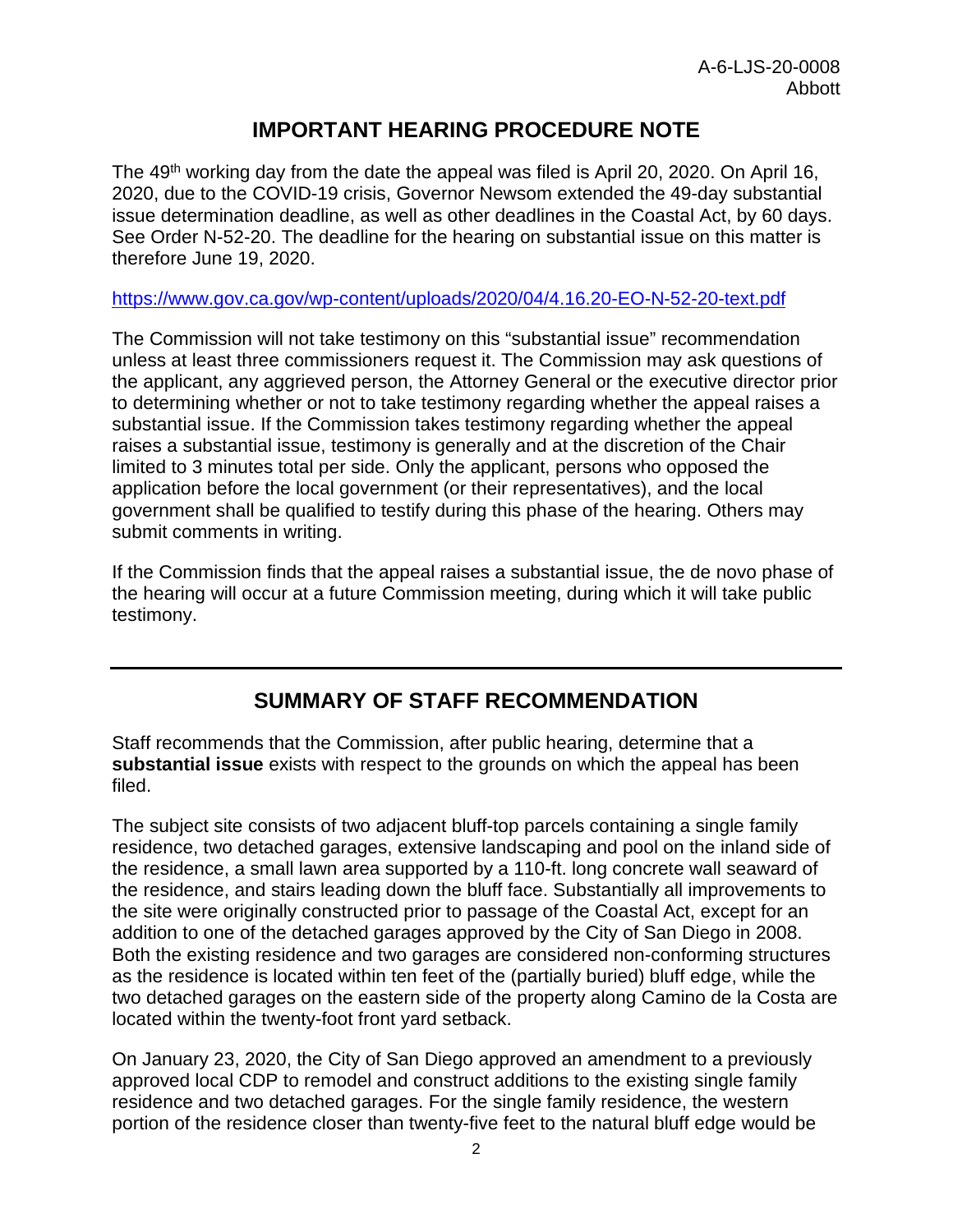A-6-LJS-20-0008 Abbott

demolished, and a 214 sq. ft. first-floor addition and new approx. 3,488 sq. ft. second story added to it, resulting in a two-story over basement, approximately 9,176 sq. ft. single family residence. The portions of the two garages closer than twenty feet to Camino de la Costa would be demolished and an approximately 552 sq. ft. addition to the northern garage and an approximately 539 sq. ft. addition to the southern garage would be constructed, increasing their size to 1,383 sq. ft. and 1,432 sq. ft., respectively. The westernmost existing development beyond or along the bluff edge, consisting of retaining walls, patios, and private access stairs, were allowed to remain by the City permit, although the permit disallows repair and maintenance to the accessory structures along or beyond the bluff edge.

Because the project includes increasing the size of the non-conforming residence and detached garages by more than fifty percent, the improvements to those structures constitute redevelopment under the City of San Diego certified Local Coastal Program (LCP), and as such, the residences and garages are required to conform to current development standards. The City found that the project is consistent with the City of San Diego LCP as well as the public access policies of the Coastal Act. However, as approved by the City, the development raises several LCP and Coastal Act consistency issues with regards to development in an area subject to future coastal hazards.

The appellants contend that the proposed structure would violate LCP policies regarding siting of a structure on a site that contains existing shoreline protection. Specifically, they contend that the City allowed the single family residence to be located twenty-five feet inland of the bluff edge, when the LCP requires that new development on a site containing shoreline protection must be set back a minimum of forty feet from the bluff edge.

The applicants claim that the wall located along the bluff edge is a retaining wall that does not have deep footings, supports only the back yard lawn rather than the single family residence, and that the site is stable and not subject to wave action or erosion. However, the fact that the wall is not required to support the residence, or that the wall does not receive waive action, does not mean it is not a shoreline protective device. Approximately twenty-five feet of the 110-ft long wall is located seaward of the buried bluff edge. The Commission's geologist has reviewed the approved project and notes that the presence of the wall has protected the bluff by slowing or limiting the rate or extent of erosion that would otherwise have occurred on the natural bluff face, affecting both the profile of the bluff and the amount of sand that reaches the beach. Thus, the retaining wall functions in part as a shoreline protective device under the LCP. Staff has conveyed this information to the City in an October 2018 letter [\(Exhibit 5\)](https://documents.coastal.ca.gov/reports/2020/5/Th8a/Th8a-5-2020-exhibits.pdf). Thus, allowing redevelopment of the residence twenty-five feet from the bluff edge raises a substantial issue with regard to conformity with the LCP.

The second contention raised by the appellants is the failure of the City to review and require a CDP for the allegedly unpermitted removal of a palm tree on the bluff face in 2017 and failure to enforce the vegetation and hardscape height limits in the public view corridors in the property's side yard setbacks. While removal of the palm tree from a bluff face does meet the definition of "Development" that may have required a coastal development permit, there is no indication that any impacts arose from the removal, and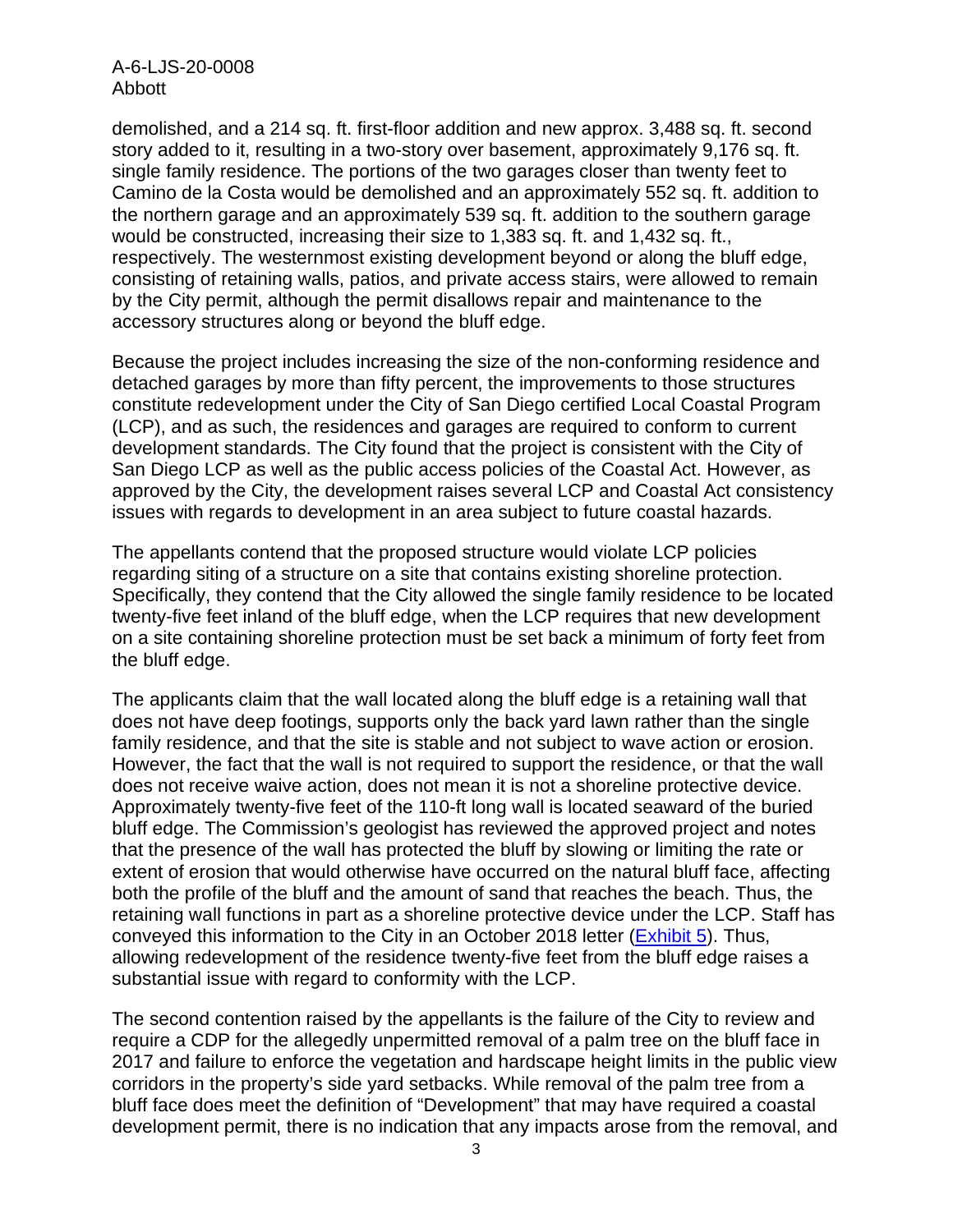it is unlikely that a new tree would have been required in its place, as vegetation that requires irrigation located on bluff faces is discouraged by the LCP due to erosion and geological stability concerns. Thus, this allegation does not raise a substantial issue. With regard to the view corridors in the side yard setbacks, the City's local approval requires the recordation of a public view corridor in the setback and the approved plans limit all landscape and hardscape within them to three feet in height or open fencing. Neither of these latter contentions raises a substantial issue.

However, because of the above-described inconsistencies with the geological setback requirements of the LCP, staff recommends that the Commission determine that the project raises a substantial issue regarding conformance with the certified LCP.

Standard of Review: Certified City of San Diego Local Coastal Program and the public access and recreation policies of Chapter 3 of the Coastal Act.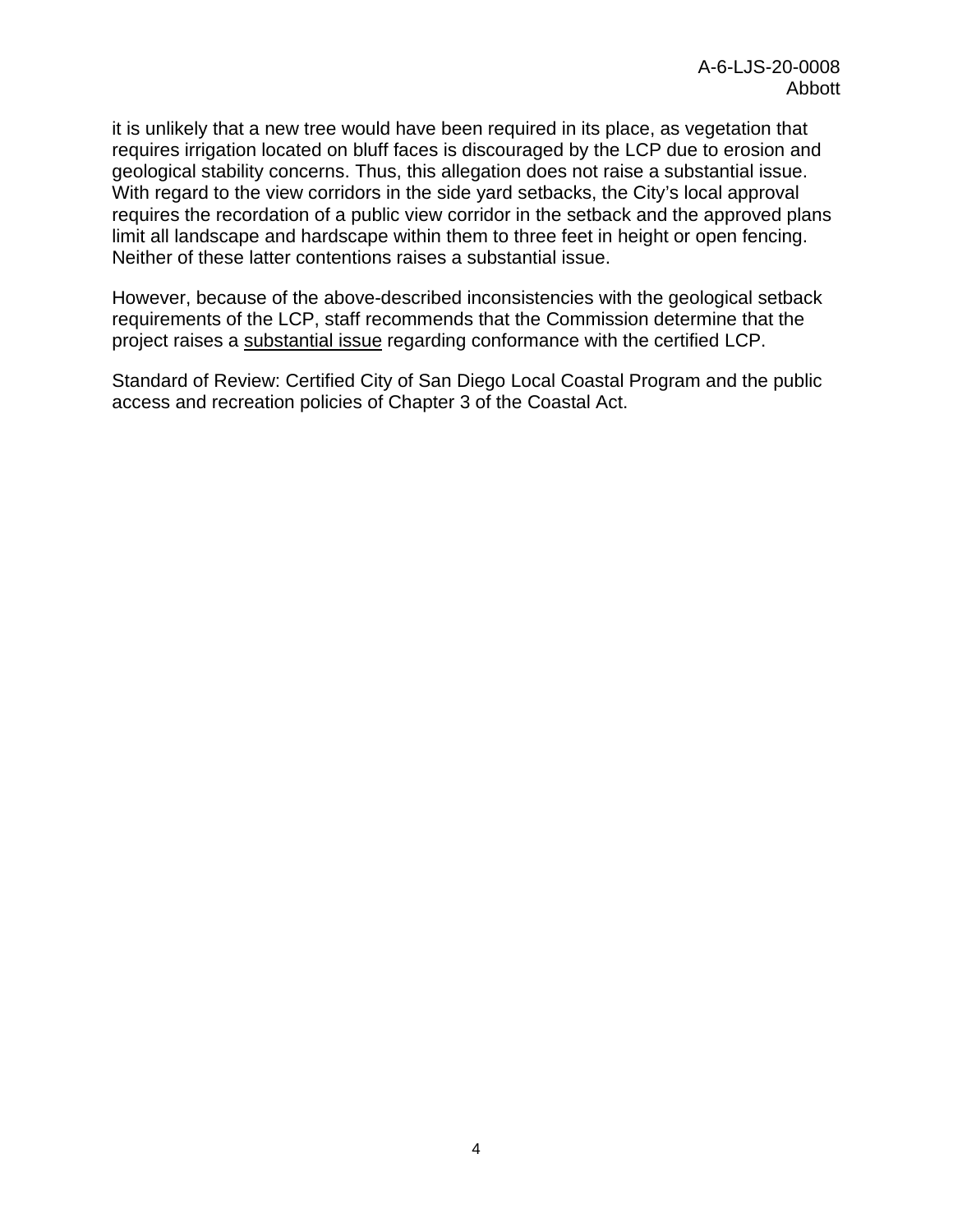## **TABLE OF CONTENTS**

| IV. SUBSTANTIAL ISSUE MOTION AND RESOLUTION 8   |  |
|-------------------------------------------------|--|
| V. SUBSTANTIAL ISSUE FINDINGS AND DECLARATION 9 |  |
|                                                 |  |
|                                                 |  |

## **EXHIBITS**

Exhibit [1 – Vicinity Map](https://documents.coastal.ca.gov/reports/2020/5/Th8a/Th8a-5-2020-exhibits.pdf)

Exhibit [2 – Aerial View](https://documents.coastal.ca.gov/reports/2020/5/Th8a/Th8a-5-2020-exhibits.pdf)

[Exhibit 3 – Site Photo](https://documents.coastal.ca.gov/reports/2020/5/Th8a/Th8a-5-2020-exhibits.pdf)

[Exhibit 4 – Project Plans](https://documents.coastal.ca.gov/reports/2020/5/Th8a/Th8a-5-2020-exhibits.pdf)

[Exhibit 5 – Commission staff comment letter](https://documents.coastal.ca.gov/reports/2020/5/Th8a/Th8a-5-2020-exhibits.pdf)

[Exhibit 6 – Appellants' Appeal](https://documents.coastal.ca.gov/reports/2020/5/Th8a/Th8a-5-2020-exhibits.pdf)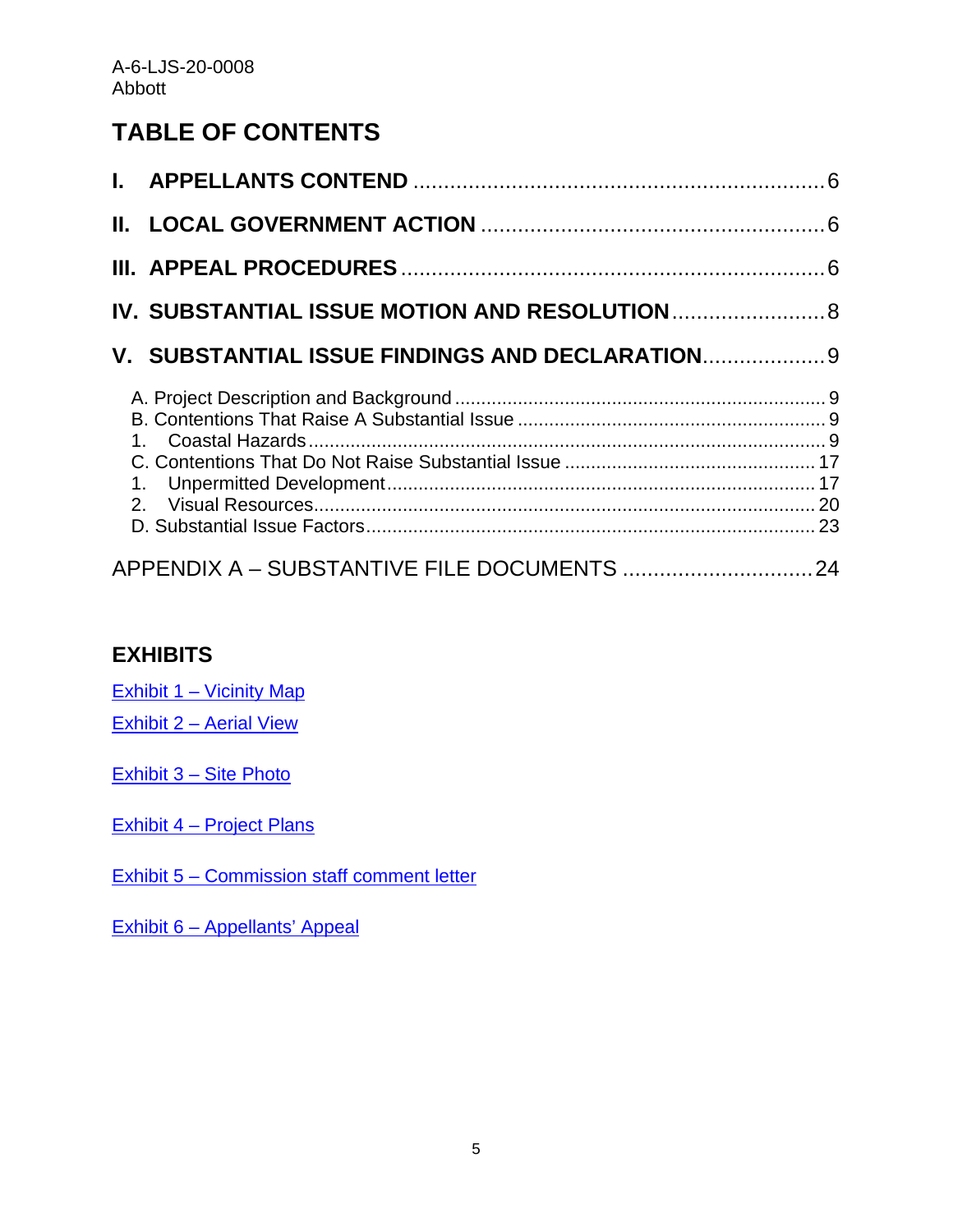# <span id="page-5-0"></span>**I. APPELLANTS CONTEND**

The project as approved by the City does not conform to the certified Local Coastal Program (LCP) with regard to the following:

- 1. The subject property contains shoreline protection in the form of a rear wall that is partially located on the bluff face. The certified LCP requires that structures containing shoreline protection must observe a minimum forty-foot setback from the bluff edge, yet the City of San Diego erroneously allowed the proposed redeveloped residence to be sited twenty-five feet back from the bluff edge.
- 2. In 2017, the appellant notified the City that the applicant undertook unpermitted development in the form of vegetation removal near and on the coastal bluff on the applicant's property and has failed to maintain side yard public view corridors required by a previous local permit, which the City did not address in this permit action approving the redevelopment of the residence and detached garages.

# <span id="page-5-1"></span>**II. LOCAL GOVERNMENT ACTION**

The project was approved by the Planning Commission on January 23, 2020, as Coastal Development Permit No. 522763 with special conditions including recordation of a public view easement, a waiver of future shoreline protection, and non-repair of existing development seaward of the bluff edge.

The appellants participated in the local hearing process through testimony and submitted documentation. Thus, the appellants are aggrieved persons under Coastal Act regulations and have standing to appeal to the Coastal Commission (Cal. Code of Regs. Tit. 14 Section 13573(a)(4)).

## <span id="page-5-2"></span>**III. APPEAL PROCEDURES**

After certification of a Local Coastal Program (LCP), the Coastal Act provides for limited appeals to the Coastal Commission of certain local government actions on coastal development permits.

Section 30603(b)(1) of the Coastal Act states:

The grounds for an appeal pursuant to subdivision (a) shall be limited to an allegation that the development does not conform to the standards set forth in the certified local coastal program or the public access policies set forth in this division.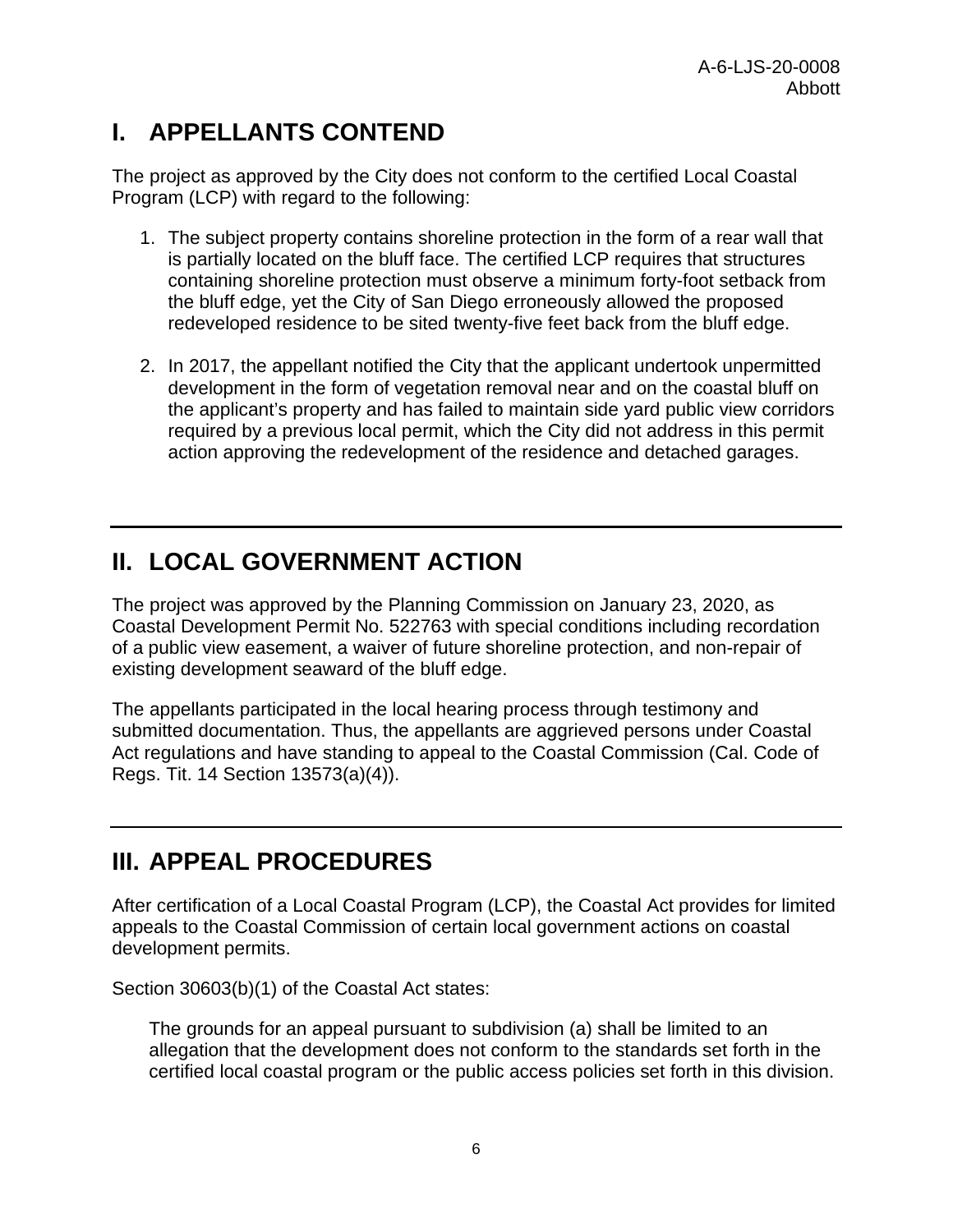A-6-LJS-20-0008 Abbott

Coastal Act Section 30625(b) states that the Commission shall hear an appeal unless it determines:

With respect to appeals to the commission after certification of a local coastal program that no substantial issue exists with respect to the grounds on which an appeal has been filed pursuant to Section 30603.

If the staff recommends "substantial issue" and no Commissioner objects, the Commission will proceed directly to the de novo portion of the hearing on the merits of the project, then, or at a later date. If the staff recommends "no substantial issue" or the Commission decides to hear arguments and vote on the substantial issue question, those allowed to testify at the hearing will have 3 minutes per side to address whether the appeal raises a substantial issue. It takes a majority of Commissioners present to find that no substantial issue is raised. If substantial issue is found, the Commission will proceed to a full public hearing on the merits of the project then, or at a later date, reviewing the project de novo in accordance with sections 13057-13096 of the Commission's regulations. If the Commission conducts the de novo portion of the hearing on the permit application, the applicable standard of review for the Commission to consider is whether the proposed development is in conformity with the certified Local Coastal Program (LCP).

In addition, for projects located between the sea and the first public road paralleling the sea, Section 30604(c) of the Act requires that a finding must be made by the approving agency, whether the local government or the Coastal Commission on appeal, that the development is in conformity with the public access and public recreation policies of Chapter 3 of the Coastal Act. In other words, in regard to public access questions, the Commission is required to consider not only the certified LCP, but also applicable Chapter 3 policies when reviewing a project on appeal.

The only persons qualified to testify before the Commission at the "substantial issue" stage of the appeal process are the applicant, persons who opposed the application before the local government (or their representatives), and the local government. Testimony from other persons must be submitted in writing. At the time of the de novo portion of the hearing, any person may testify.

The Coastal Act requires that the Commission shall hear an appeal unless no substantial issue exists with respect to the grounds on which the appeal was filed under Section 30603. (§ 30625(b)(2).) Section 13115(c) of the Commission regulations provides that the Commission may consider the following five factors when determining if a local action raises a significant issue:

- 1. The degree of factual and legal support for the local government's decision that the development is consistent or inconsistent with the certified LCP;
- 2. The extent and scope of the development as approved or denied by the local government;
- 3. The significance of the coastal resources affected by the decision;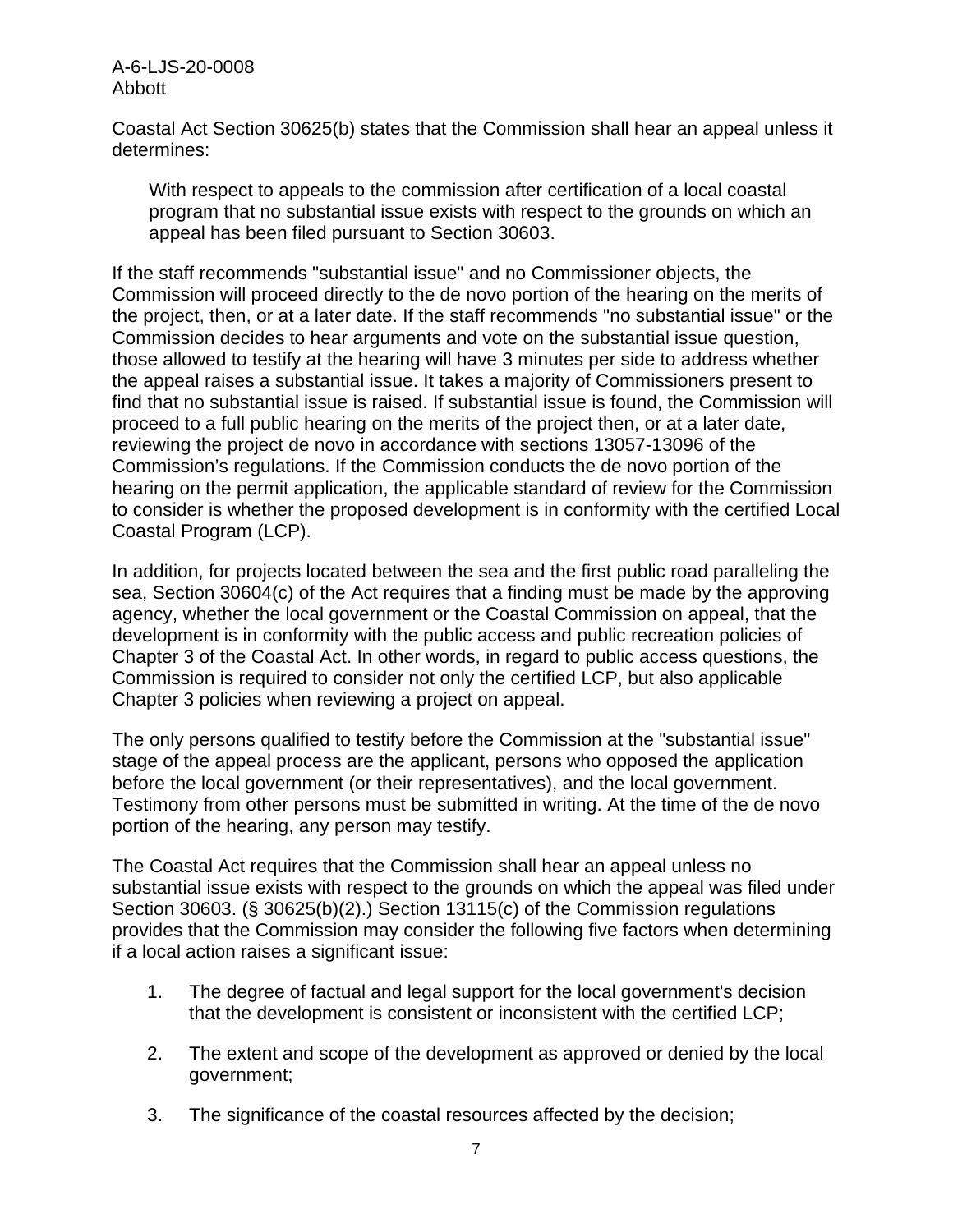- 4. The precedential value of the local government's decision for future interpretations of its LCP; and
- 5. Whether the appeal raises only local issues, or those of regional or statewide significance.

The Commission may, but need not, assign a particular weight to a factor.

Even when the Commission chooses not to hear an appeal, appellants nevertheless may obtain judicial review of the local government's coastal permit decision by filing a petition for a writ of mandate pursuant to the Code of Civil Procedure, section 1094.5.

The City of San Diego has a certified Local Coastal Program (LCP), and the subject site is located in an area where the Commission retains appeal jurisdiction because it is located between the first public road and the sea. Therefore, before the Commission considers the appeal de novo, the appeal must establish that a substantial issue exists with respect to the grounds on which an appeal has been filed pursuant to Section 30603. In this case, for the reasons discussed further below, the Commission exercises its discretion to determine that the development approved by the City raises substantial issue with regard to the appellant's contentions regarding coastal resources.

## <span id="page-7-0"></span>**IV. SUBSTANTIAL ISSUE MOTION AND RESOLUTION**

#### **Motion:**

I move that the Commission determine that Appeal No. A-6-LJS-20-0008 raises NO substantial issue with respect to the grounds on which the appeal has been filed under § 30603 of the Coastal Act.

Staff recommends a **NO** vote. Failure of this motion will result in a de novo hearing on the application, and adoption of the following resolution and findings. Passage of this motion will result in a finding of No Substantial Issue and the local action will become final and effective. The motion passes only by an affirmative vote by a majority of the Commissioners present.

#### **Resolution:**

The Commission hereby finds that Appeal No. A-6-LJS-20-0008 presents a substantial issue with respect to the grounds on which the appeal has been filed under § 30603 of the Coastal Act regarding consistency with the certified Local Coastal Plan and/or the public access and recreation policies of the Coastal Act.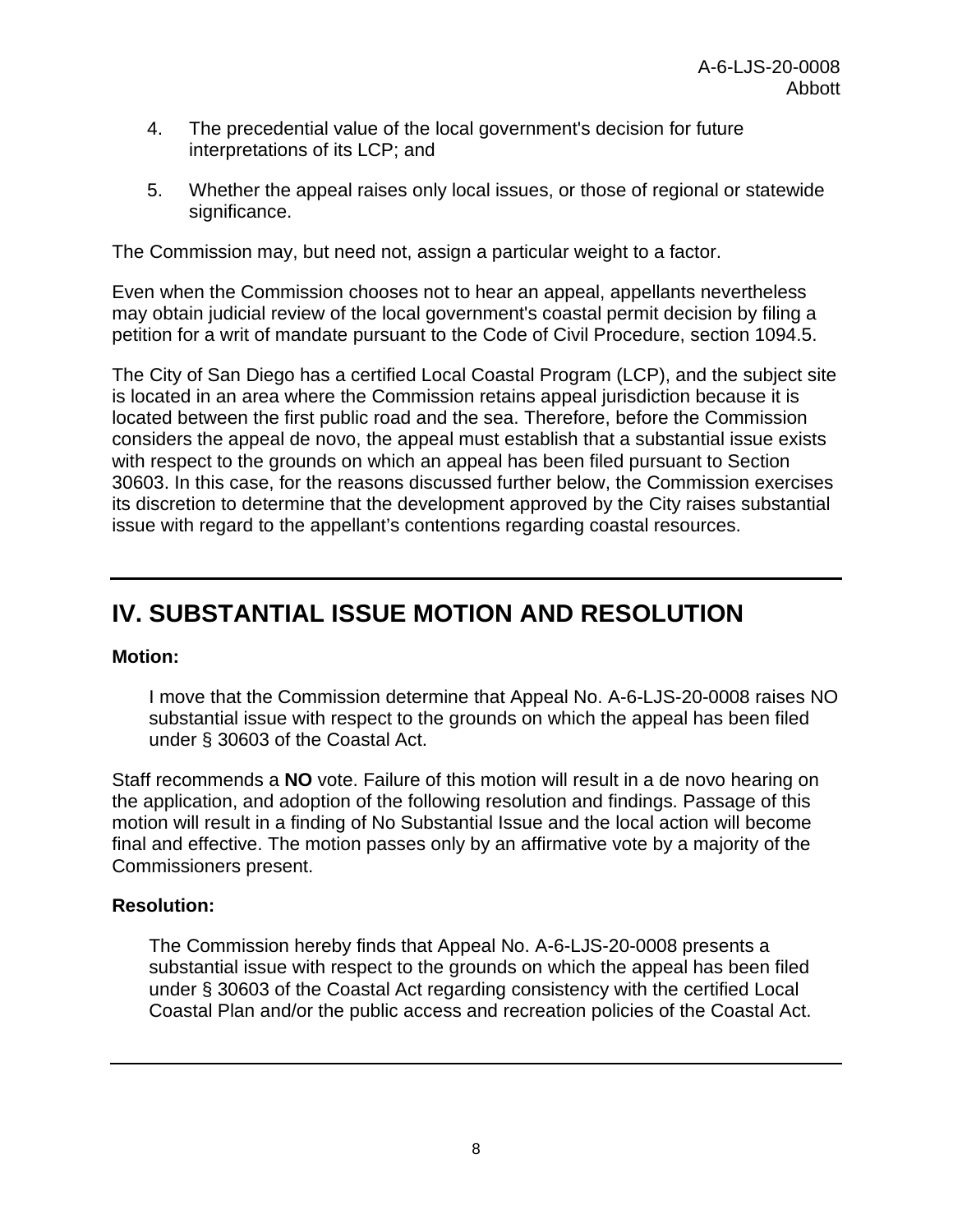# <span id="page-8-0"></span>**V. SUBSTANTIAL ISSUE FINDINGS AND DECLARATION**

## <span id="page-8-1"></span>**A. Project Description and Background**

The subject 1.37-acre bluff top site at 6340 Camino de la Costa in the San Diego community of La Jolla consists of two adjacent parcels containing a single family residence, two detached garages, extensive landscaping and pool on the inland side of the residence, a small lawn area supported by a 110-foot long concrete wall seaward of the residence, and stairs down the bluff face. Substantially all the improvements on the site were originally constructed prior to passage of the Coastal Act. Both the existing residence and detached garages are considered non-conforming structures, as the residence is located within ten feet of the (partially buried) bluff edge, while the two detached garages on the eastern side of the property along Camino de la Costa are located with the twenty-foot front yard setback.

On January 23, 2020, the City of San Diego approved an amendment to a previously approved local CDP (no. 522763) for a 279 sq. ft. addition to the northern detached garage and construction of a 1,273 sq. ft. pool lanai. The amendment is to remodel and construct additions to the existing single family residence and two detached garages. Under the approved amendment, the western portion of the existing residence currently located closer than twenty-five feet to the natural bluff edge will be demolished, and a 214 sq. ft. first-floor addition and new approx. 3,488 sq. ft. second story added to it, resulting in a two-story over basement, approximately 9,176 sq. ft. single family residence. The portions of the two garages closer than 20 feet to Camino de la Costa will be demolished and an approximately 552 sq. ft. addition to the northern garage and an approximately 539 sq. ft. addition to the southern garage would be constructed, increasing their size to 1,383 sq. ft. and 1,432 sq. ft., respectively. The westernmost existing development beyond or along the bluff edge, consisting of a 110-foot long retaining wall, patios, and private access stairs, were allowed to remain by the City permit.

The site is within an area of the City of San Diego's certified permit jurisdiction between the first coastal road and the sea, and is thus appealable to the Coastal Commission. The La Jolla Community Plan, which serves as the certified Land Use Plan for the community, and the Land Development Code, which serves as the certified Implementation Plan, are the standard of review along with the public access policies of Chapter 3 of the Coastal Act.

## <span id="page-8-2"></span>**B. Contentions That Raise a Substantial Issue**

### <span id="page-8-3"></span>**1. Coastal Hazards**

The appellants contend that the locally approved development is not in conformance with the coastal hazards policies of the certified LCP for properties containing coastal bluffs. The relevant policies and requirements of the certified Land Use Plan and Implementation Plan are listed below for reference.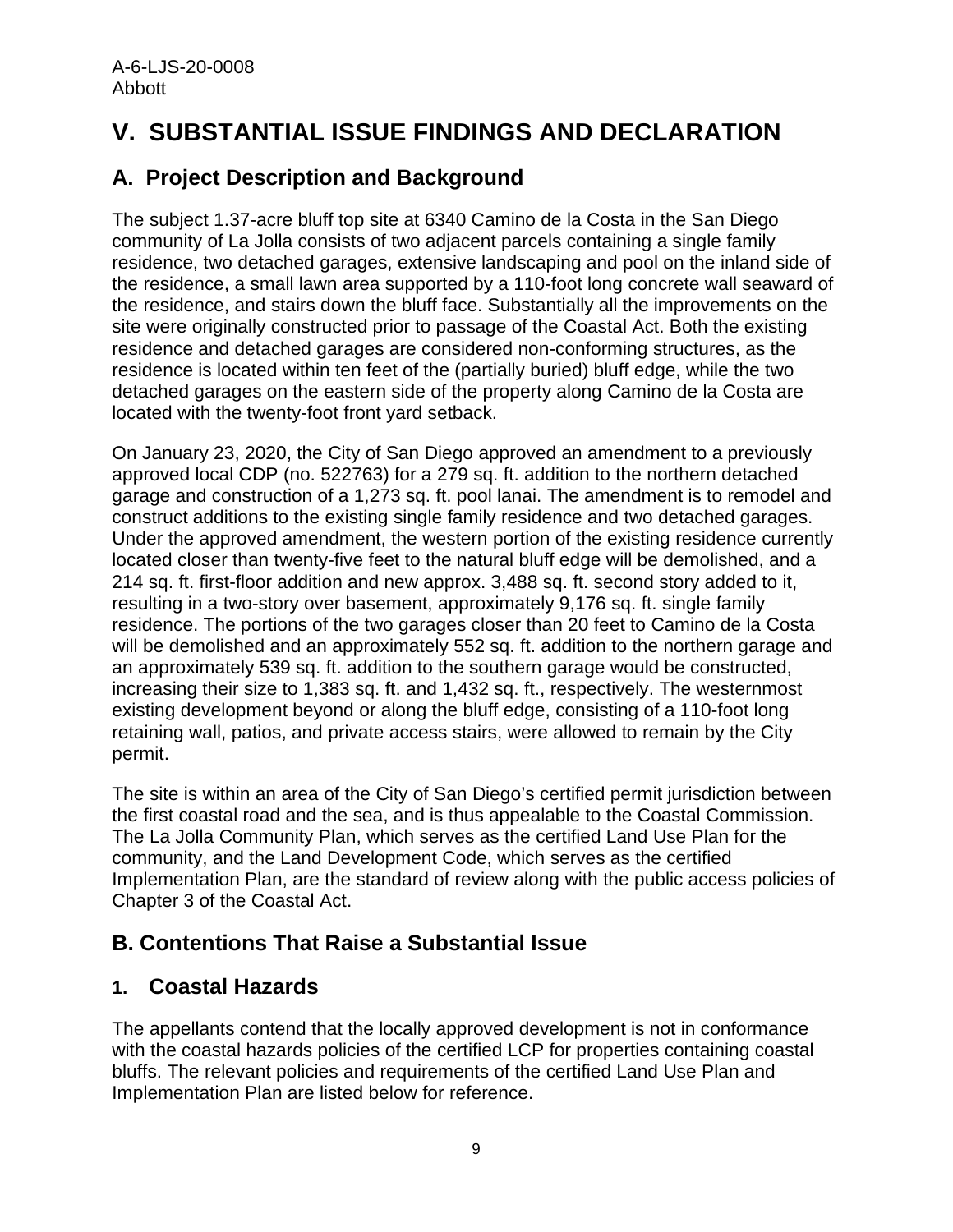**Section 113.0103** of the City's Land Development Code, which serves as the Implementation Plan for the LCP, contains the definitions of various terms utilized in the LDC, and defines the following relevant terms accordingly:

Coastal bluff means an escarpment or steep face of rock, decomposed rock, sediment, or soil resulting from erosion, faulting, folding, or excavation of the land mass that has a vertical relief of 10 feet or more and is in the coastal zone.

Coastal bluff edge means the termination of the top of a coastal bluff where the downward gradient of the land surface begins to increase more or less continuously until it reaches the general gradient of the coastal bluff face.

Environmentally sensitive lands means land containing steep hillsides, sensitive biological resources, coastal beaches, sensitive coastal bluffs, or Special Floor Hazard Areas.

Sensitive coastal bluff means a coastal bluff that is designated within hazard category numbers 41 through 47, inclusive, on the City's Geologic Hazards Maps plus the area of an additional 100-foot strip located landward and contiguous to the coastal bluff edge.

**Section 143.0130** of the Land Development Code addresses uses allowed within environmentally sensitive lands and states the following, in relevant part:

Allowed uses within environmentally sensitive lands are those allowed in the applicable zone, except where limited by this section.

- (a) Sensitive Coastal Bluff Areas. Permitted uses and activities in sensitive coastal bluff areas, as indicated on Map Drawing No. C-713, are limited to the following:
	- 1) Single Dwelling Units together with accessory structures and landscape features incidental to residential uses;
	- 2) Bicycle storage facilities;
	- 3) Public comfort stations;
	- 4) Public pergolas and gazebos;
	- 5) Public parking lots;
	- 6) Public seating benches;
	- 7) Open fences and walls for public safety, provided they do not interfere with existing or designated public or visual access ways;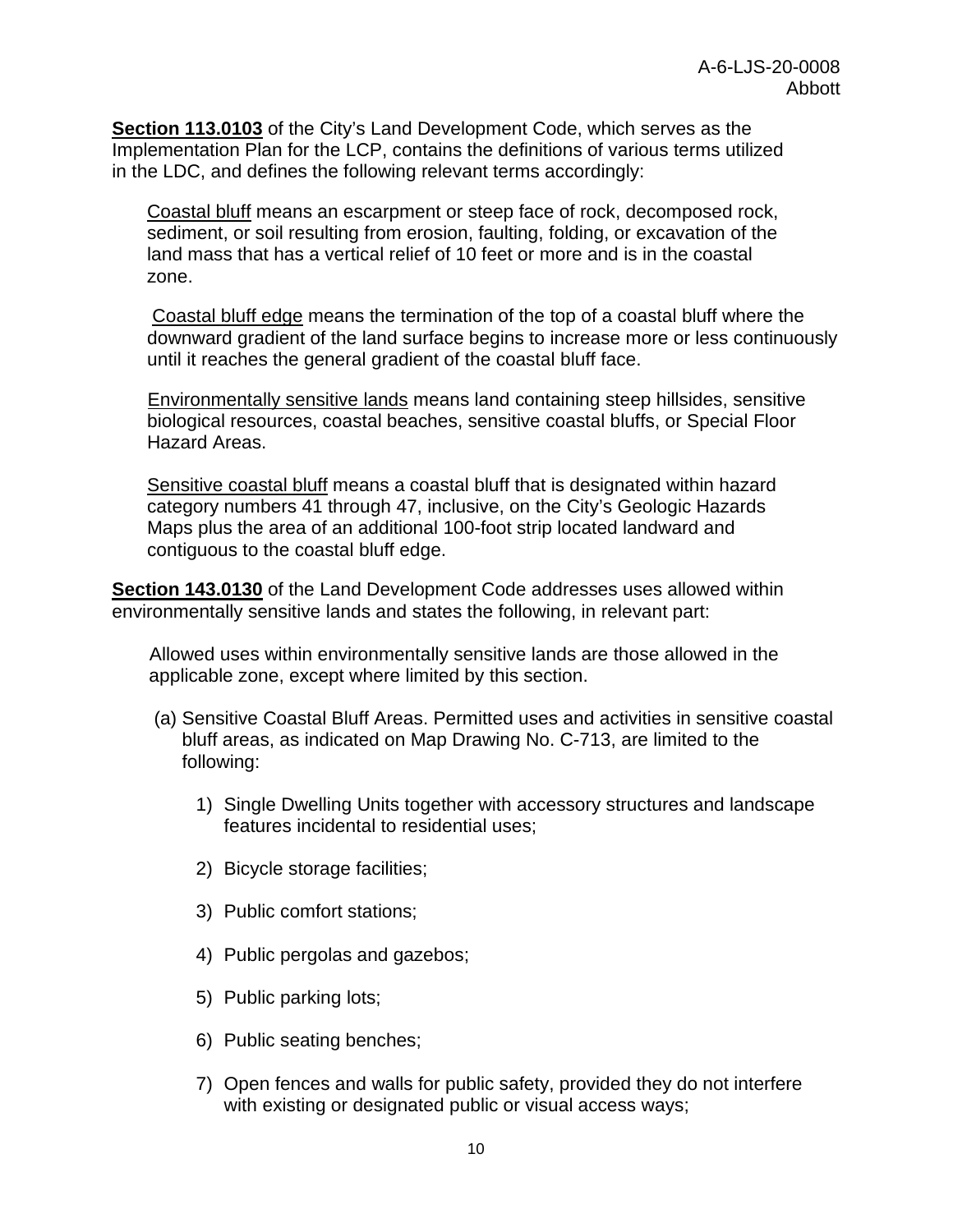- 8) Safety and public information signs;
- 9) Public stairways, ramps, and other physical beach access facilities, as identified in the applicable land use plan;
- 10)Essential public walkways leading to permitted beach access facilities;
- 11)Essential public drainage facilities;
- 12)Bluff repair and erosion control measures, when necessary to protect existing primary structures and when designed to eliminate or mitigate adverse impacts on local shoreline sand supply.

**Section 143.0143(f)** of the Land Development Code, which serves as part of the certified Implementation Plan, contains development regulations for sensitive coastal bluffs and states, in relevant part:

All development including buildings, accessory structures, and any additions to existing structures shall be set back at least 40 feet from the coastal bluff edge, except as follows:

(1) The City Manager may permit structures to be located between 25 and 40 feet from the bluff edge where the evidence contained in a geology report indicates that the site is stable enough to support the development at the proposed distance from the coastal bluff edge and the project can be designed so that it will not be subject to or contribute to significant geologic instability throughout the anticipated life span of the primary structures, and no shoreline protection is required.

Reduction from the 40-foot setback shall be approved only if the geology report concludes the structure will not be subject to significant geologic instability, and not require construction of shoreline protection measures throughout the economic lifespan of the structure. In addition, the applicants shall accept a deed restriction to waive all rights to protective devices associated with the subject property. The geology report shall contain:

- A. An analysis of bluff retreat and coastal stability for the project site, according to accepted professional standards;
- B. An analysis of the potential effects on bluff stability of rising sea levels, using latest scientific information;
- C. An analysis of the potential effects of past and projected El Niño events on bluff stability;
- D. An analysis of whether this section of coastline is under process of retreat.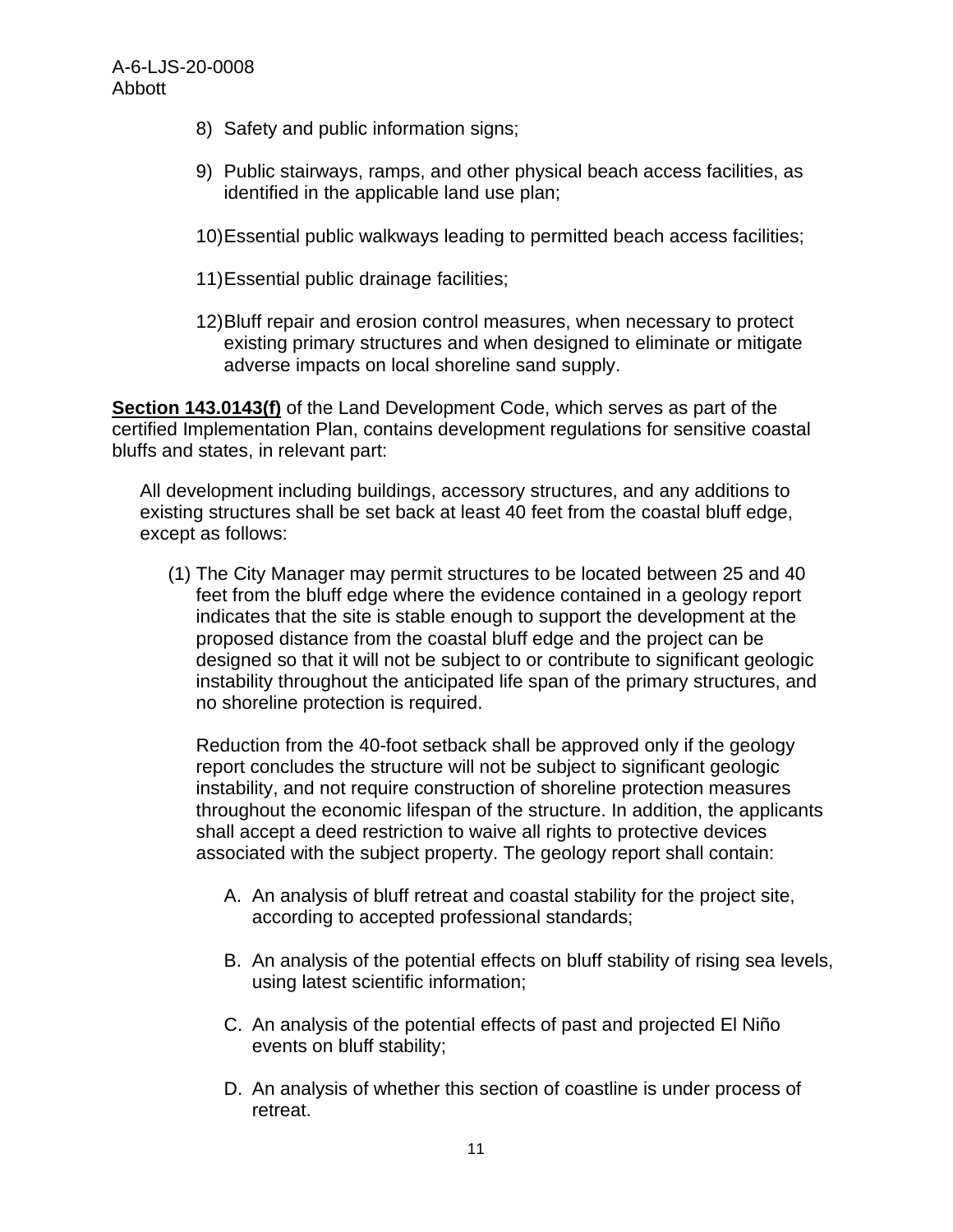(2) Accessory structures and landscape features customary and incidental to residential uses shall not be closer than 5 feet to the coastal bluff edge provided, however, that these shall be located at grade. Accessory structures and features may be landscaping, walkways, unenclosed patios, open shade structures, decks that are less than 3 feet above grade, lighting standards, fences and walls, seating benches, signs, or similar structure and features, excluding garages, carports, buildings, pools, spas, and upper floor decks with load-bearing support structures.

 $\left[\ldots\right]$ 

**The La Jolla Community Plan**, which serves as the certified Land Use Plan for La Jolla, states on Page 48, in Policy 4b, the following in relevant part:

Do not allow a bluff edge setback less than 40 feet if erosion control measures or shoreline protective devices exist on the site which are necessary to protect the existing principal structure in danger from erosion.

**The La Jolla Community Plan** states on Page 40, in Policy 3e, the following regarding non-conforming bluff top property:

On coastal bluff property, when redevelopment of an existing previously conforming structure includes the demolition or removal of 50 percent or more of the exterior walls, require the entire structure to be brought into conformance with all policies and standards of the Local Coastal Program, including, but not limited to, bluff edge setback. Additions that increase the size of the structure by 50 percent or more shall not be authorized unless the structure is brought into conformance with the policies and standards of the Local Coastal Program. The baseline for determining the percent change to the structure is the structure as it existing on March 17, 1990. Any changes to the structure that have occurred since March 17, 1990 shall be included when determining if the 50 percent threshold is met. This policy does not apply to development that is exempt from coastal development permit requirements pursuant to the Land Development Code.

**The La Jolla Community Plan** states on Page 49, in Policy 4k, the following regarding non-conforming bluff top property.

For structures located partially or entirely within the bluff edge setback, require all additions (at grade and at upper floors) to be landward of the bluff edge setback line. Additions that increase the size of the structure by 50 percent or more, including all authorized additions that were undertaken after March 17, 1990 (effective certification of the LCP), shall not be authorized unless such structures are brought into conformance with the policies and standards of the Local Coastal Program.

**The La Jolla Community Plan** states on Page 70 for "Development Near Coastal Bluffs," that: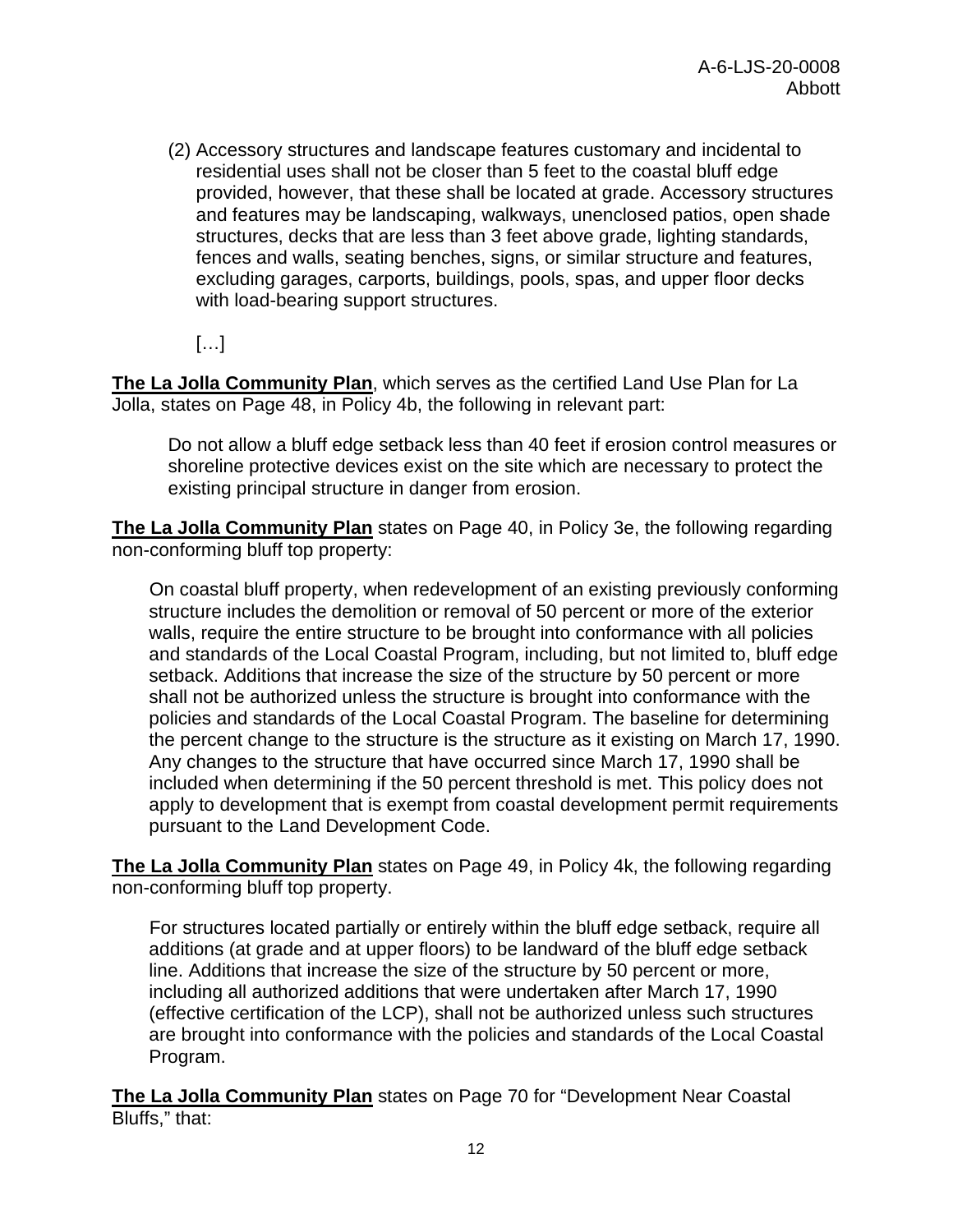a. The City should ensure that residential projects along the coastal bluff maintain yards and setbacks as established by the underlying zone and other applicable regulations in the Land Development Code in order to form view corridors and to prevent a walled-off appearance from the street to the ocean.

b. The City should ensure that bluff stability is a foremost consideration in site design. New development on or near the coastal bluff will be designed in a manner that will protect the bluff from erosion.

**The Coastal Bluffs and Beaches Guidelines**, which is a part of the Land Development Manual, a supplementary document to the Land Development Code designed to assist in its interpretation and implementation that is part of the certified Implementation Plan, is divided into three sections – I: Explanation of Definitions, II Description of Regulations, and III: Coastal Bluff Measurement Guidelines – and states the following, in relevant part:

Section II: Description of Regulations

The regulations for development proposed on a sensitive coastal bluff are located in Section 143.0143. The regulations for development proposed on a site containing a coastal beach are located in Section 143.0144. The following guidelines are intended to aide in the interpretation and implementation of pertinent development regulations in these sections. The numbers referenced for each development regulation refer to the Code section numbers of the Environmentally Sensitive Lands Regulations. The text provided for each regulation does not repeat the Code language but rather restates the regulation with more details and explanations.

A. 143.0143(a) Development on the Face of a Sensitive Coastal Bluff

In general, development is not permitted on the face of a sensitive coastal bluff. Only erosion control facilities, essential public drainage facilities, and public physical beach access facilities are permitted on the face of a sensitive coastal bluff, subject to the regulations of Section 143.0143(g) and (h). Other uses identified in Section 143.0130(a) are permitted on the sensitive coastal bluff, landward of the bluff edge, and only in compliance with the required setbacks from the bluff edge, pursuant to Section 143.0143(f).

Where a stepped bluff landform exists, all of the area of the site that is seaward of the bluff edge (measured at the uppermost rise within the premises) shall be considered the bluff face. This shall include any generally horizontal steps that are below the uppermost riser.

[…]

C. 143.0143(f) Distance from Coastal Edge of Sensitive Coastal Bluffs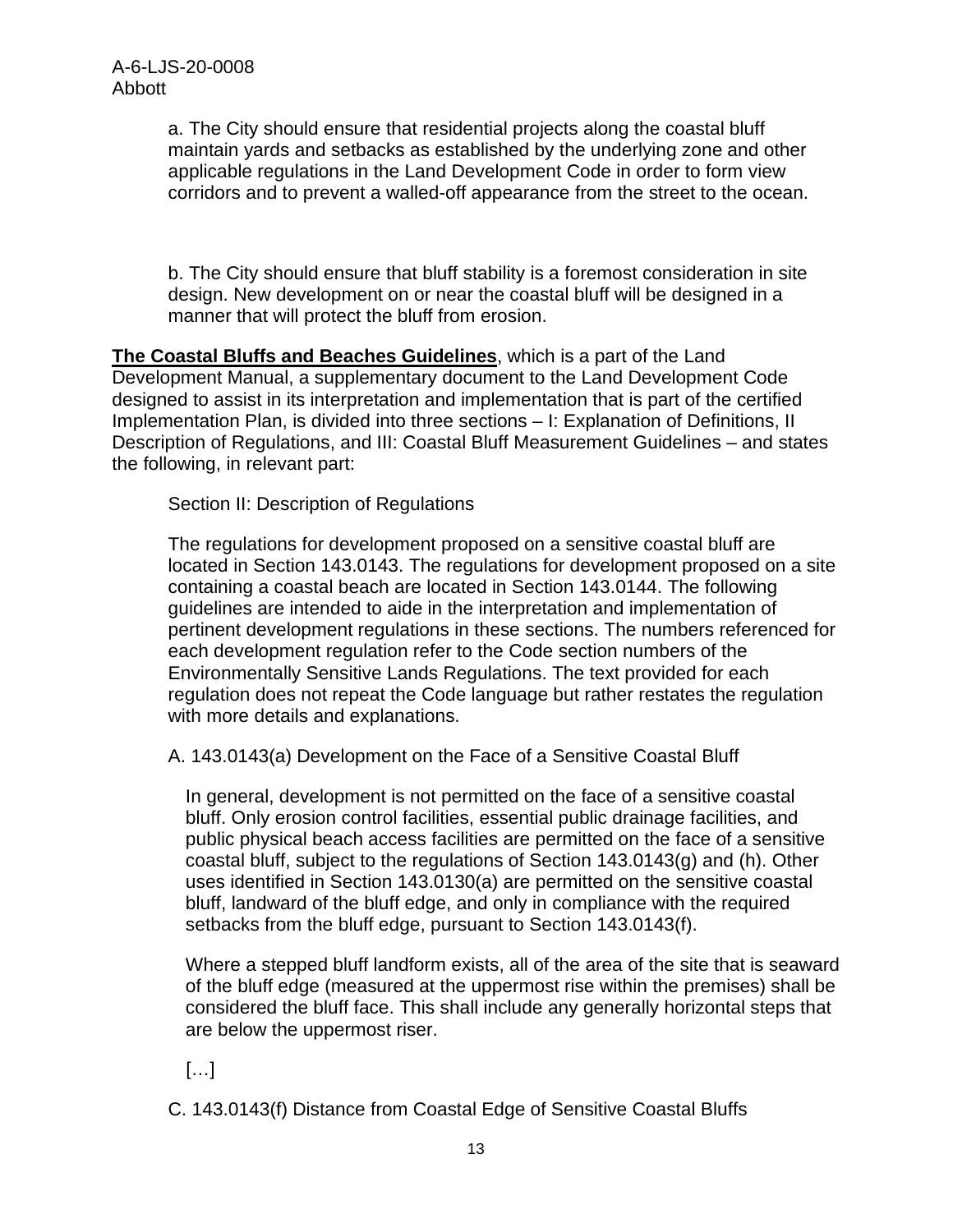Development proposed on a sensitive coastal bluff, including primary and accessory structures, and grading, shall be located at least 40 feet landward from the coastal bluff edge, except as follows:

**2.** A distance of more than 40 feet from the coastal bluff edge may be required based on current geologic conditions.

**3.** Development may be located less than 40 feet but not less than 25 feet from the coastal bluff edge if there is evidence on a geology report that the site is stable enough to support the development at the proposed distance and if the development will neither be subject to nor contribute to significant geologic instability or require a shoreline or bluff erosion control device. In determining stability of the sensitive coastal bluff, consideration shall be given to the rate of bluff retreat to determine whether the proposed development will be impacted within a reasonable economic life-span, taken to be 75 years. If a development is approved with a less-th-40-foot distance to the coastal bluff edge, future erosion control measures are precluded. Airplaced concrete, retaining walls, and seawalls will only be permitted when the principal structure, or public improvements not capable of being relocated, are in imminent danger. Less environmentally damaging alternatives that reduce risk and avoid the need to significantly alter the natural landforms of the beach and/or bluff shall be considered as feasible.

*[NOTE: If a seawall (or other stabilization/erosion control measure) has been installed due to excessive erosion on a premises, that premises shall not qualify for a reduction of the required 40-foot distance to the coastal bluff edge. Since the instability of the coastal bluff necessitated the installation of the seawall, the coastal bluff would not be considered stable enough to support development within the 40-foot bluff edge setback]*

**4.** A distance of five feet from the coastal bluff edge may be granted for landscape features and accessory structures that are located at grade so that they are not elevated at the base or constructed with a raised floor and are capable of being relocated. Permitted features and structures include landscaping, paved walkways, at-grade decks, unenclosed patios, open shade structures, lighting standards, fences and walls, seating benches, and signs. A distance of five feet from the coastal bluff edge may not be granted for buildings, garages, carports, pools, spas, and raised decks with load bearing support structures.

**5.** Open fences may be permitted closer than 5 feet to the coastal bluff edge only if necessary to provide for public safety and to protect resource areas accessible from public right-of-ways or on public parkland.

Section III: Bluff Measurement Guidelines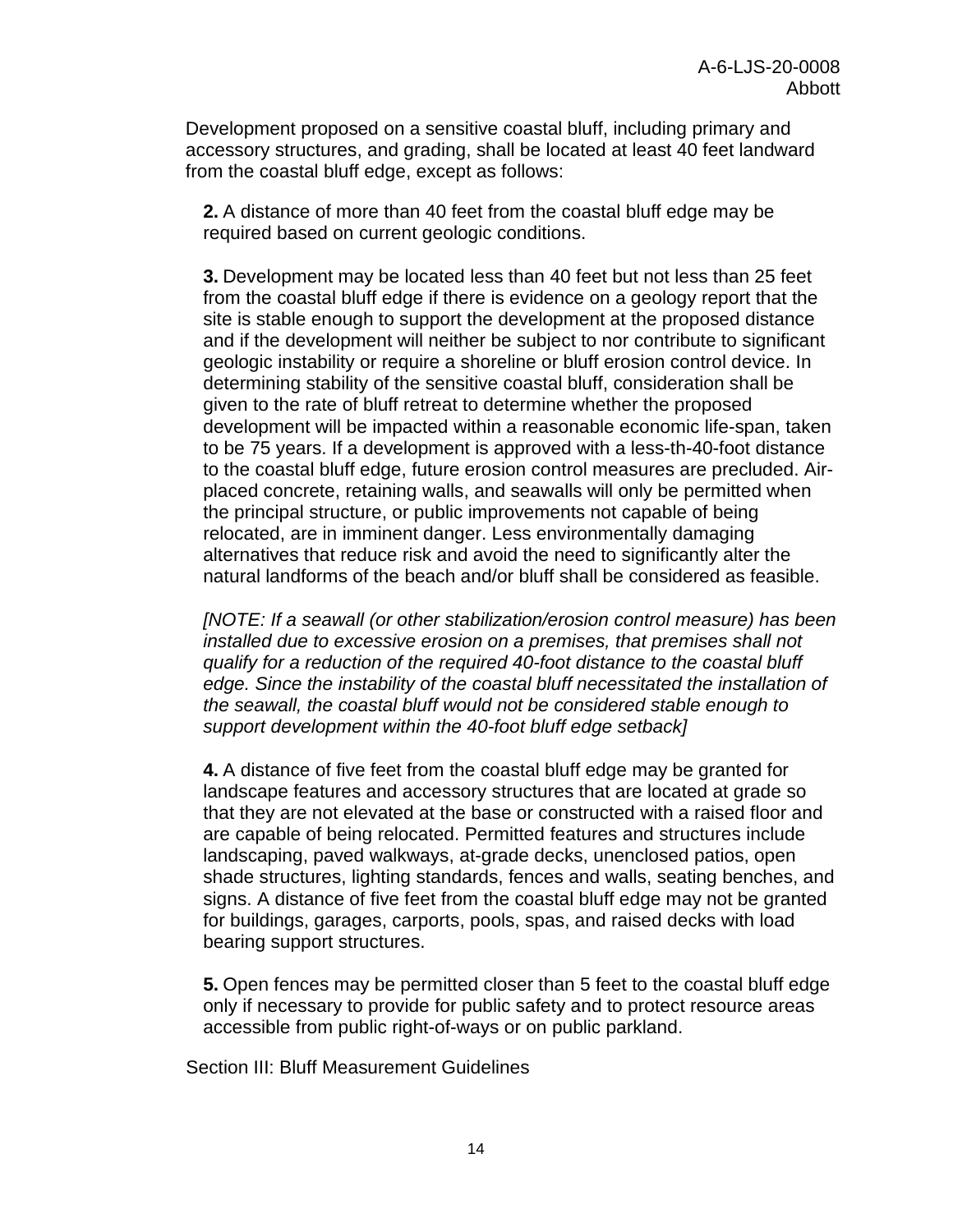The following guidelines provide details on determining the location of the bluff edge for sensitive coastal bluffs and measuring the required bluff edge setback.

A. Determination of Coastal Bluff Edge for Sensitive Coastal Bluffs

The following are examples of typical sensitive coastal bluff configurations with the determination of the coastal bluff edge identified:

[…]

**4.** Modified Landform

Where a coastal bluff face has been altered by grading and/or retaining wall, the coastal bluff edge shall be determined from the original geometry of the natural ground surface, project to the present ground surface. See Diagram III-4. This may be determined by geotechnical investigation and/or historic documents such as photographs and maps.

#### Analysis

#### Non-Conforming Structures and Presence of Shoreline Protection

The existing single family residence and two detached garages are currently nonconforming regarding geological and front yard setbacks, respectively. The existing single-family residence is located less than ten feet from the natural bluff edge to the west, while the two detached garages are closer than twenty feet to Camino de la Costa on the east. As approved by the City, all three structures are increasing in floor area by more than fifty percent, and thus as defined by the LCP, they are being redeveloped and must be brought up to current development standards. As approved by the City, all portions of the single family residence closer than twenty-five feet to the natural bluff edge and all portions of the eastern garages closer than twenty feet to Camino de la Costa would be demolished, and all new additions would be located behind the required setback lines.

The contention raised by the appellants is that the rear wall on the western side of the bluff top developed area constitutes a shoreline protective device, which under the LCP requires that the applicant's redeveloped single family residence observe at least a 40 foot setback from the bluff. A 40-foot bluff top setback may be reduced to 25 feet upon a geological survey showing that the structure would be safe at the reduced setback for its economic life without the need for shoreline protection. However, the LCP prohibits any reduction of the setback of less than forty feet if shoreline protection is already present.

The rear retaining wall in question, built prior to passage of the Coastal Act and approximately a quarter of which is seaward of the bluff edge, is approximately 110 feet long and up to 14 feet in height, and runs almost the entire length of the western side of the bluff top building pad. When the bluff top portion of the property was developed, fill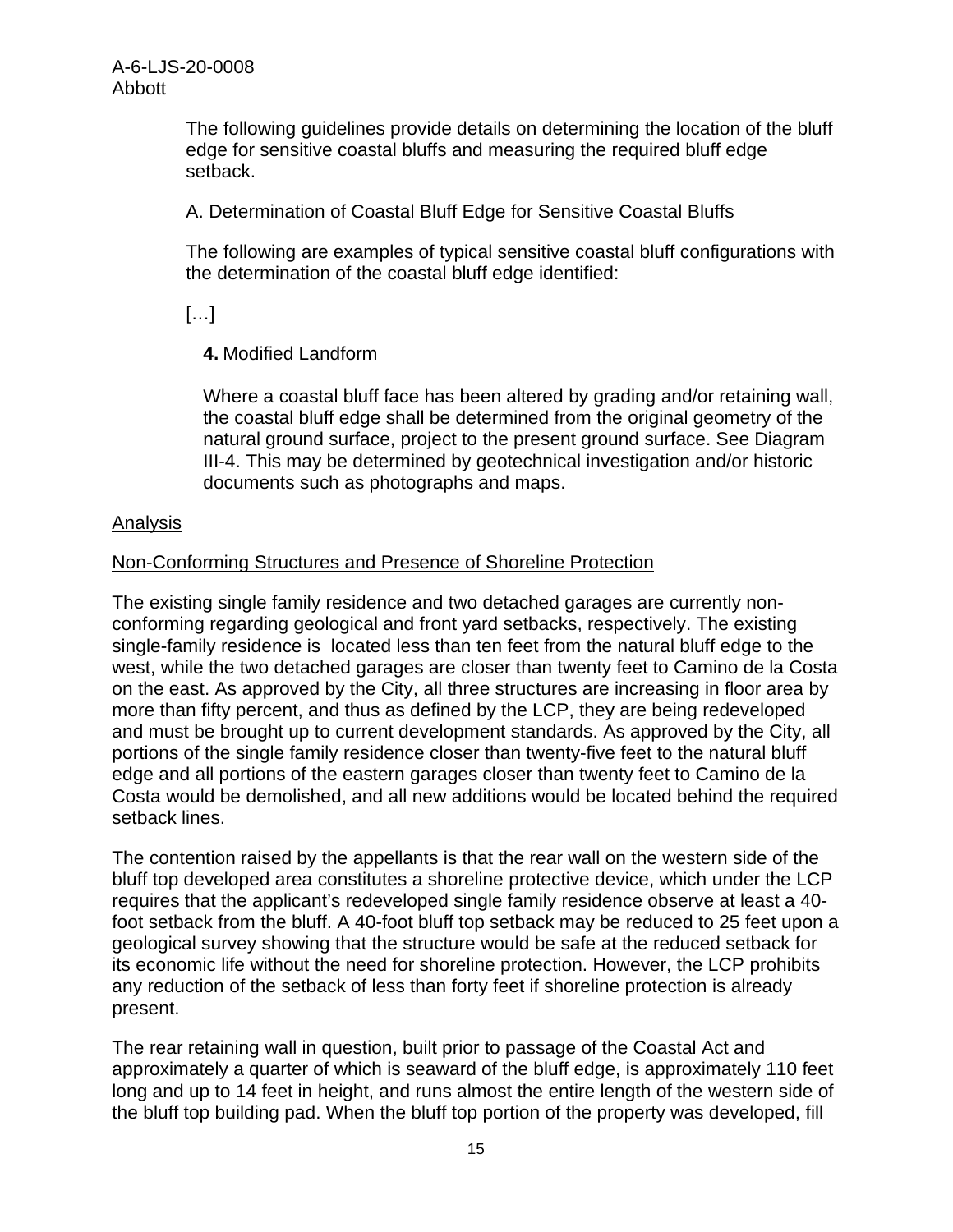was placed along the natural bluff edge, burying portions of it, and the subject rear wall was constructed to retain the fill for the rear lawn area. As shown on the relevant site plans and verified by the geotechnical analysis, the rear wall and related fill partially bury a segment of the bluff edge and adjacent portion of the bluff face. In addition to the quarter of the wall located seaward of the bluff edge, approximately another quarter of the wall does not observe the required 5-foot minimum bluff setback required for accessory structures. [\(Exhibit 4\)](https://documents.coastal.ca.gov/reports/2020/5/Th8a/Th8a-5-2020-exhibits.pdf)

During the City's local review of the applicant's permit application in 2018, City staff solicited Commission staff for their input on the project, as the property is located in the City's jurisdiction, appealable to the Commission. After review of the proposed plans and a site visit, Commission staff provided a comment letter to the City identifying the presence of the rear wall and its location on the bluff face or along the bluff edge and informed the City that the portion of the wall located seaward of the bluff edge should be considered a shoreline protective device. [\(Exhibit 5\)](https://documents.coastal.ca.gov/reports/2020/5/Th8a/Th8a-5-2020-exhibits.pdf)

The applicant argues that the wall is not a shoreline protective device, and has provided evidence that while portions of the rear wall are located on the bluff face, the rear wall supports only the lawn area and not the residence, and that the proposed redevelopment of the residence at 25 feet back from the bluff edge would likewise not rely on the wall to be safe for its 75-year economic life. Additionally, they have argued that the rear wall is too high above the coast to receive wave action, and thus cannot be considered shoreline protection. The applicants have provided photographic evidence that very little erosion has occurred at the site over the lifetime of the structure.

However, the Commission's geologist visited the site and reviewed the approved project. Dr. Joseph Street notes that the presence of the wall has protected the bluff by slowing or limiting the rate or extent of erosion that would otherwise have occurred on the natural bluff face, affecting both the profile of the bluff and the amount of sand that reaches the beach. Thus, the retaining wall functions in part as a shoreline protective device under the LCP. Furthermore, while minimal wave erosion has occurred on the site historically, with sea level rise, the site is expected to receive more wave action and increased potential for erosion.

The subject property is sizeable, constituting two adjacent parcels developed concurrently before passage of the Coastal Act, and contains several non-conforming structures, all of which would be redeveloped. The LCP requires that when nonconforming structures are redeveloped, that the site be brought into conformance with current standards. In the case of the proposed site, this requires the redeveloped residence to observe the minimum 40-foot setback. Alternatively, if the site is safe redevelopment to be closer than 40 feet from the bluff edge, the wall should be removed and brought into conformance with the development standards for accessory structures on bluff top sites. It is important to note that removal of a shoreline protective device does not automatically mean that a 25-foot setback is permissible; the project must still demonstrate that any new primary structure is safe on the site for the lifetime of the structure.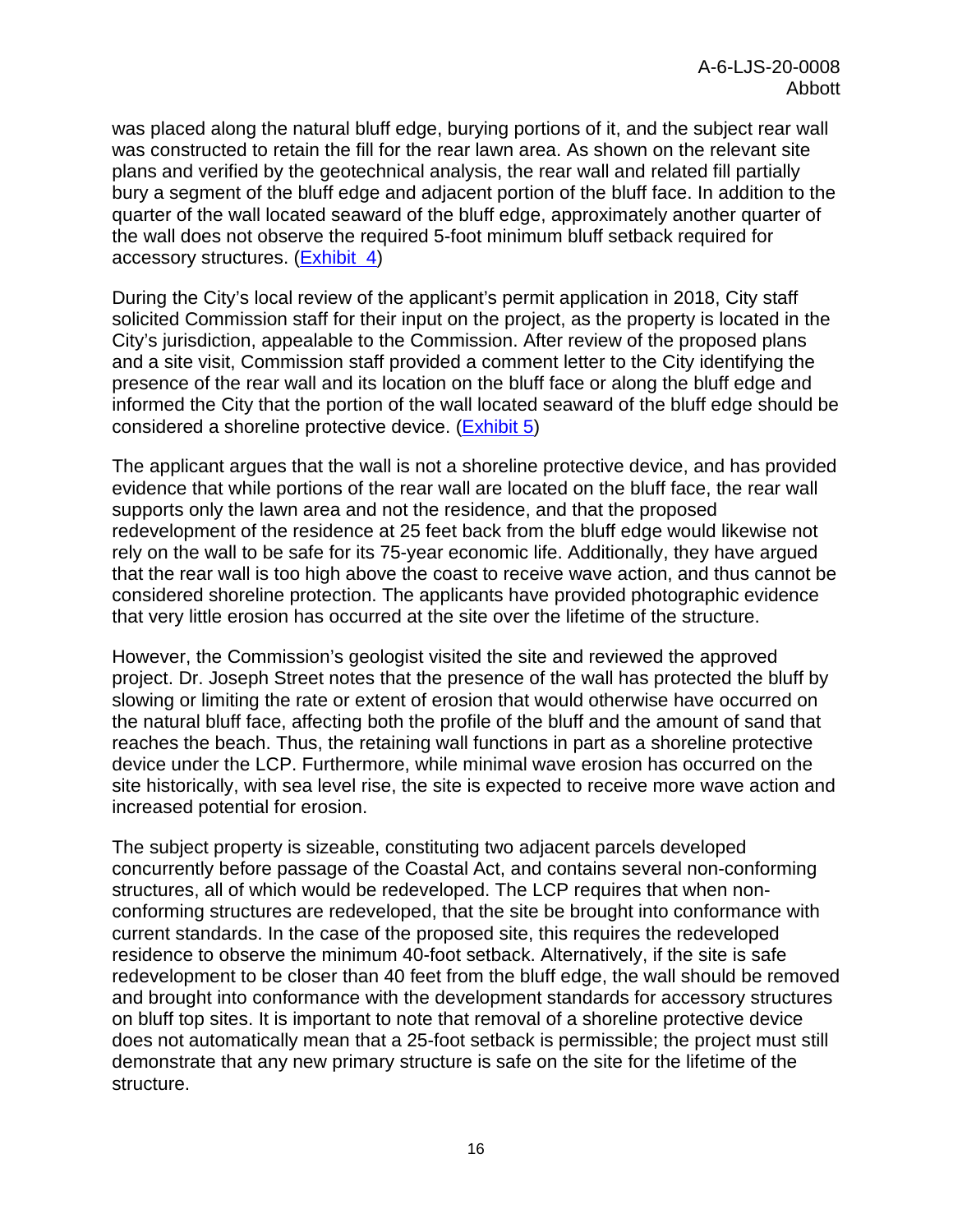A-6-LJS-20-0008 Abbott

Thus, the approved siting of the redeveloped structure 25 feet from the bluff edge raises a substantial issue with regard to conformity with the LCP.

### <span id="page-16-0"></span>**C. Contentions That Do Not Raise Substantial Issue**

### <span id="page-16-1"></span>**1. Unpermitted Development**

The appellants contend that the project as approved by the City does not conform to the environmentally sensitive land policies of the certified LCP.

#### **The La Jolla Community Plan** states on Page 4:

The need to protect and preserve sensitive natural resources, including natural drainage, biologically sensitive slopes and hillsides, beaches, ocean, bluffs and canyons, plant and animal habitats, and wildlife linkages throughout the community. The seismic and geological instability of the area should be a consideration in such efforts.

**The La Jolla Community Plan** references on Page 15 the community's "Plan Framework," and states for "Coastal Bluffs" that:

The coastal bluffs are one of La Jolla's most scenic natural resources. La Jolla's bluff areas stretch from La Jolla Farms south to Tourmaline Surfing Park. The magnificent views of the ocean and shoreline from these coastal bluffs provide tremendous development incentive. The Sensitive Coastal Overlay Zone identifies where special development regulations for the environmentally sensitive areas of the shoreline and coastal bluff tops are located. The purpose of this zone and applicable regulations is to help protect and enhance the quality of sensitive coastal bluffs, coastal beaches, and wetlands. Further intentions of this overlay zone are to maximize public access to and along the shoreline consistent with sound resource conservations principles and the rights of property owners.

**The La Jolla Community Plan,** on Page 29 under "Natural Resource and Open Space System," states as "Goals:"

Preserve the natural amenities of La Jolla such as its open space, hillsides, canyons, bluffs, parks, beaches, tide pools, and coastal waters.

Protect the environmentally sensitive resources of La Jolla's open areas including its coastal bluffs, sensitive steep hillside slopes, canyons, native plant life, and wildlife habitat linkages.

**The La Jolla Community Plan**, states on Page 30 in the "Open Space Preservation and Natural Resource Protection" segment:

The City's Environmentally Sensitive Lands regulations and Sensitive Coastal Overlay zone regulations restrict the degree to which private development is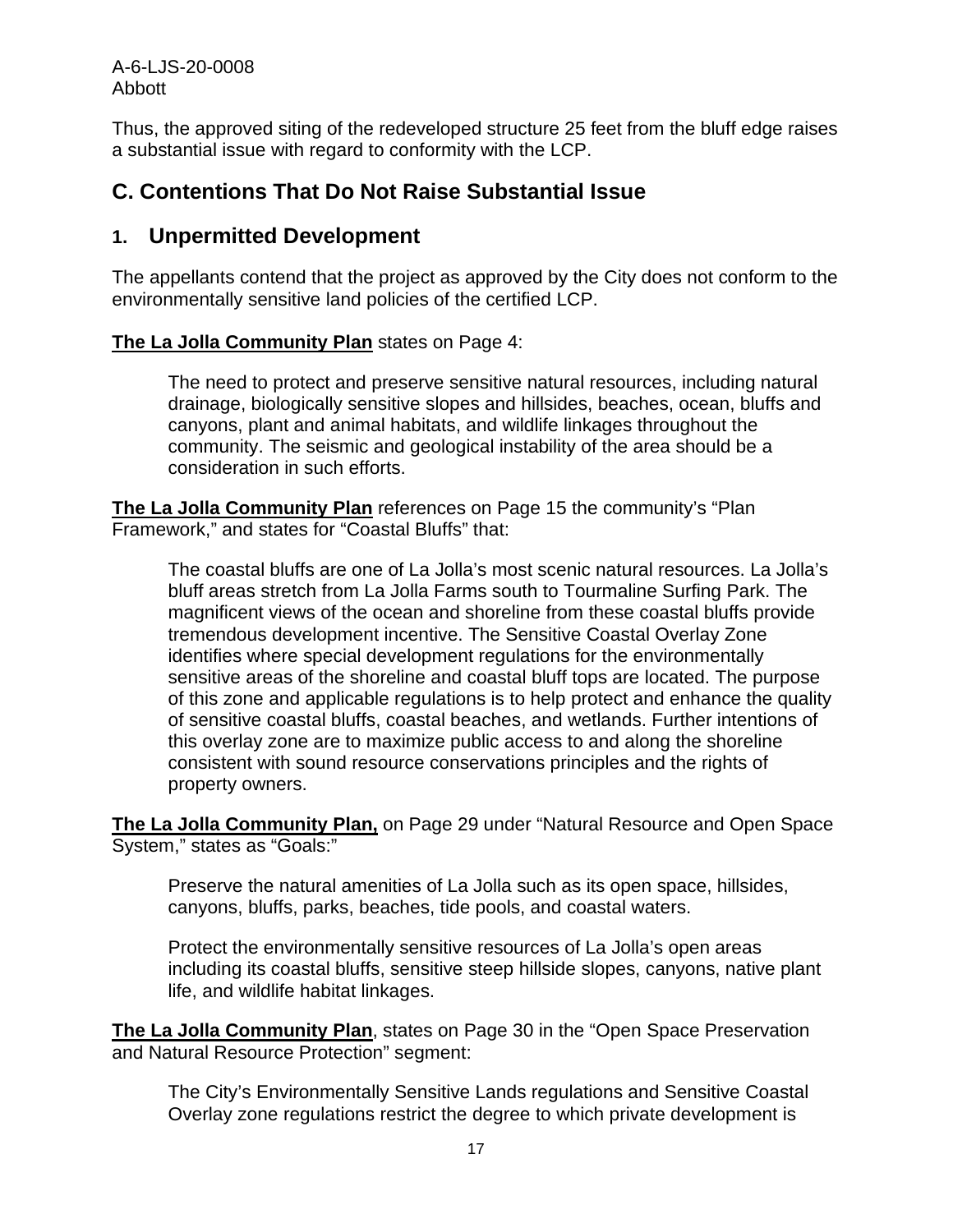allowed to encroach upon biologically sensitive open areas, steep hillsides, and coastal bluffs in order to preserve their stability, plant, and wildlife habitats. In addition, the open space designations and zoning protect the hillsides and canyons for their park, recreation, scenic, and open space values.

**The La Jolla Community Plan,** on Page 39, under "Shoreline Areas and Coastal Bluffs," directs:

a. The City should preserve and protect coastal bluffs, beaches and shoreline areas of La Jolla assuring that development occurs in a manner that protects these resources, encourages sensitive development, retains biodiversity and interconnected habitats, and maximizes physical and visual public access to and along the shoreline.

**Section 113.0103** of the City's Land Development Code, which serves as the Implementation Plan for the LCP, contains the definitions of various terms utilized in the LDC, and defines the following relevant terms accordingly:

Coastal Development means "development" as defined in the California Coastal Act of 1976, Section 30106 in the Coastal Overlay Zone, which states "development" means, on land, in or under water, the placement or erection of any solid material or structure, discharge or disposal of any dredged material or of any gaseous, liquid, solid, or thermal waste; grading, removing, dredging, mining, or extraction of any materials; change in the density or intensity of use of land, including, but not limited to, subdivision pursuant to the Subdivision Map Act (commencing with Section 66410 of the Government Code), and any other division of land, including lot splits, except where the land division is brought about in connection with the purchase of such land by a public agency for public recreational use; change in the intensity of use of water, or of access thereto; construction, reconstruction, demolition, or alteration of the size of any structure, including any facility of any private, public, or municipal utility; and the removal or harvesting of major vegetation other than for agricultural purposes and kelp harvesting. As used in this section, "structure" includes, but is not limited to, any building, road, pipe, flume, conduit, siphon, aqueduct, telephone line, and electrical power transmission and distribution line.

Development means the act, process, or result of dividing a parcel of land into two or more parcels; of erecting, placing, constructing, reconstructing, converting, establishing, altering, maintaining, relocating, demolishing, using, or enlarging any building, structure, improvement, lot, or premises; of clearing, grubbing, excavating, embanking, filling, managing brush, or agricultural clearing on public or private property including the construction of slopes and facilities incidental to such work; or of disturbing any existing vegetation.

**Section 126.0702** of the Land Development Code states when a coastal development permit is required:

(a) Permits Issued by the City. A Coastal Development Permit issued by the City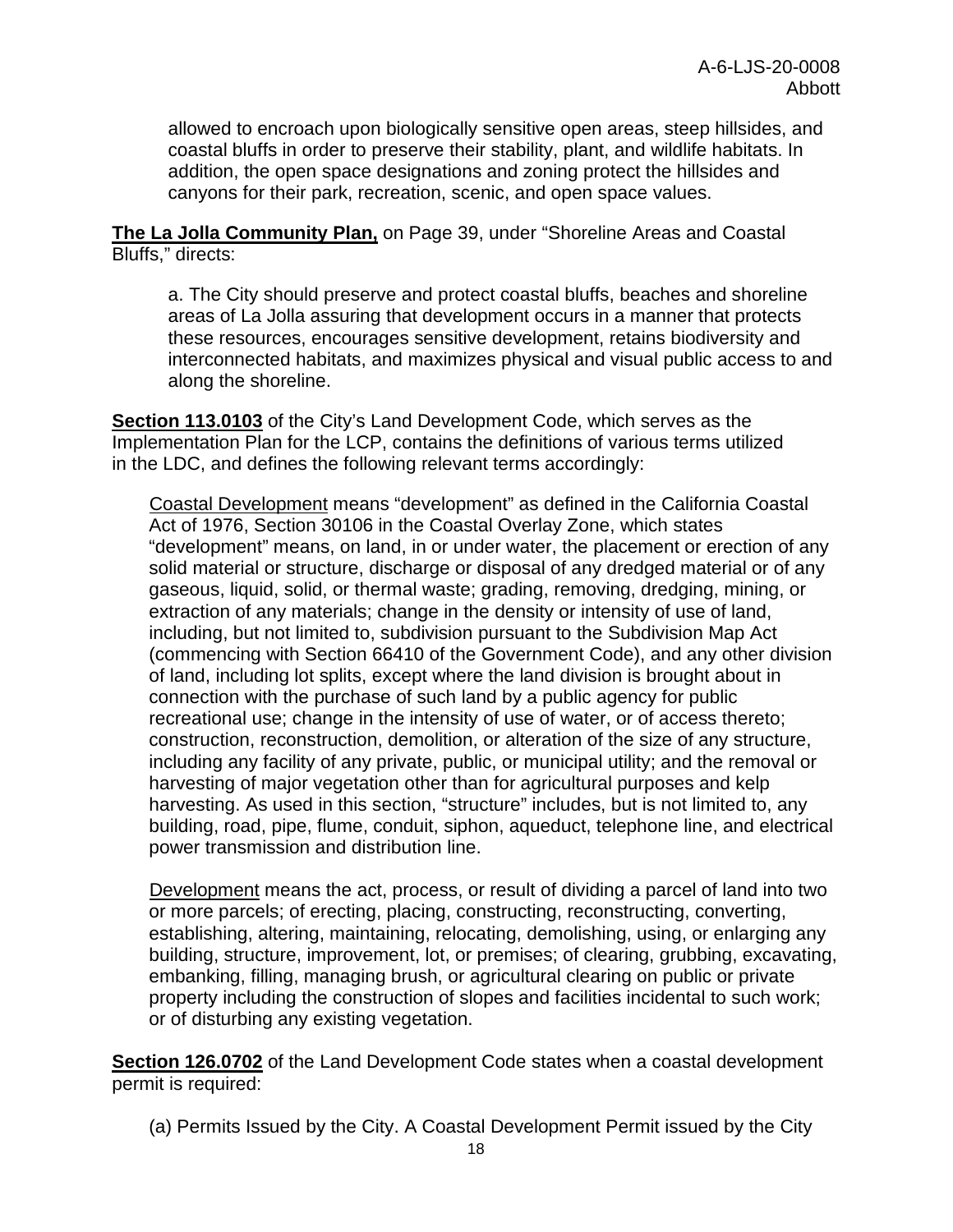is required for all coastal development of a premises within the Coastal Overlay Zone described in Chapter 13, Article 2, Division 4, unless exempted by Section 126.0704, or if the proposed project site lies completely within the Coastal Commission Permit Jurisdiction or the Deferred Certification Area as described in Section 126.0702(b).

(b) Permits Issued by the Coastal Commission. A Coastal Development Permit or exemption for all coastal development on a project site located completely within the Coastal Commission Permit Jurisdiction or in the Deferred Certification Area must be obtained from the Coastal Commission. The Coastal Commission Permit Jurisdiction and the Deferred Certification Area are shown on Map No. C-730.1 on file in the Planning and Development Review Department, the San Diego office of the Coastal Commission, and in the office of the City Clerk as Document No. 00-17067-1.

(c) Permits Issued by the City and the Coastal Commission. A Coastal Development Permit or exemption issued by the City and the Coastal Commission are required for all coastal development on a premises located partially within the Coastal Commission permit jurisdiction. A Coastal Development Permit from each agency is required for the portion of the project within the agency's jurisdiction.

#### Analysis

As explained earlier in the preceding "Coastal Hazards" section of this staff report, the subject property contains a sensitive coastal bluff on its western side, and the subject property is located in the City's coastal permitting jurisdiction, appealable to the Coastal Commission. In their appeal, the appellants submitted copies of correspondence and photos given to the City beginning in 2017 alleging that the applicant undertook unpermitted development on the coastal bluff face by removing a palm tree and surrounding vegetation adjacent to the northern property line between the applicant's and appellants' properties [\(Exhibit 6\)](https://documents.coastal.ca.gov/reports/2020/5/Th8a/Th8a-5-2020-exhibits.pdf). The appellants claim in their appeal that the City's failure to address the unpermitted tree removal through a code enforcement action or subsequently through this permit by requiring that a new, native tree be planted in place of the removed palm tree constitutes a failure to enforce the permitting requirements of the certified LCP. It is unknown whether the palm tree was a native or non-native species.

While the Commission does not have substantial information regarding the nature of the palm tree or its manner of removal, pursuant to the certified definition of "development" in the LCP, the removal of the palm tree would constitute development and would likely have required a CDP given its location on a sensitive coastal bluff face and the related concerns regarding impacts to habitat and erosion. However, there is no evidence that removal of the tree resulted in any adverse impacts to the bluff or other coastal resources. Only one species of palm tree is native to California, the California fan palm, and that species is most commonly found in desert environments. Thus, it is highly likely that the removed palm was a non-native species. Furthermore, given the location of the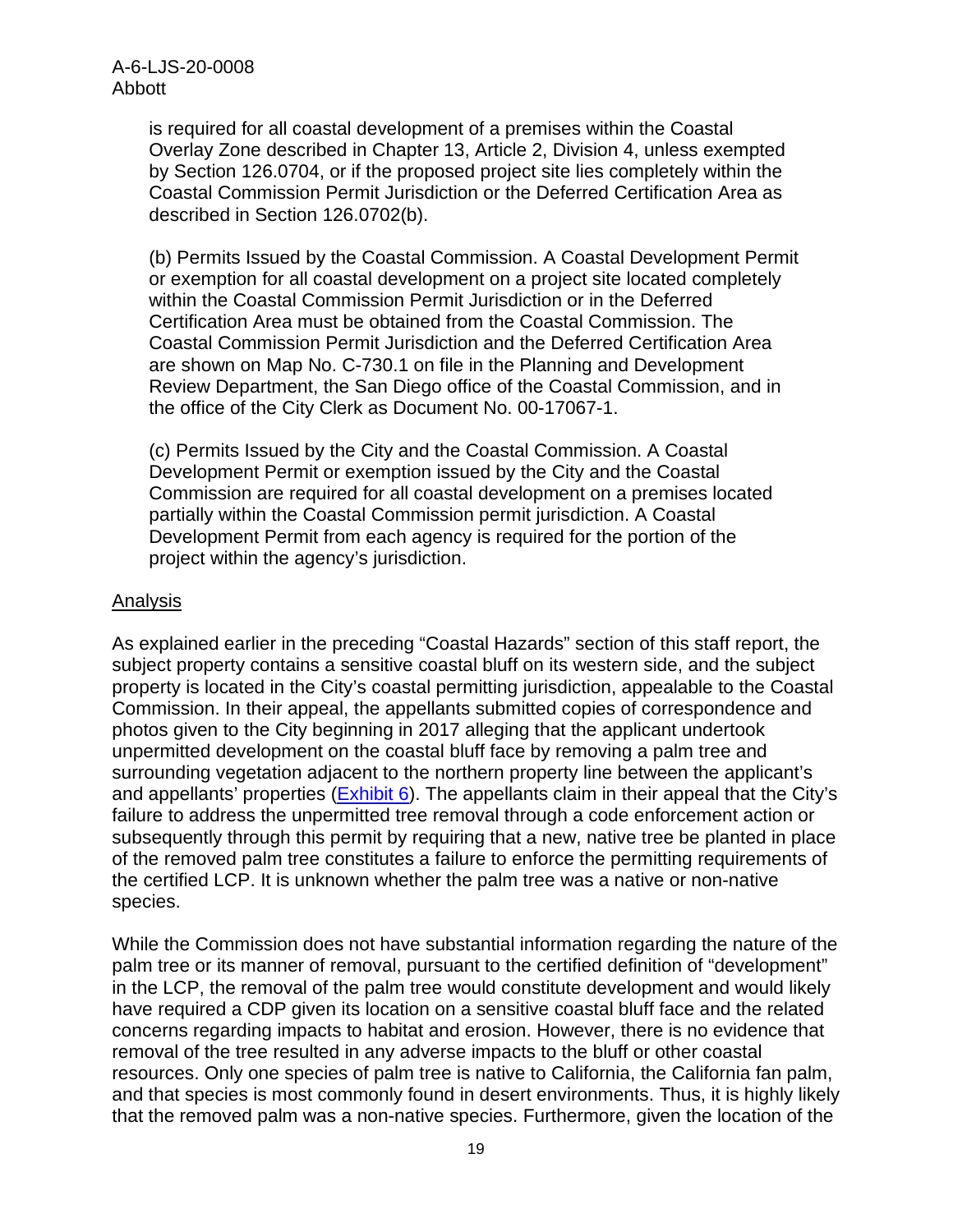palm on the bluff face and the photos provided to the City by the appellant, it appears that the palm was removed by handheld equipment and not heavy machinery. Finally, the removal of the palm tree from the bluff face would not necessarily have required the placement of a replacement tree in its location, given that such plantings typically require irrigation for a period of years in order to become established, which the LCP discourages on bluff faces due to the adverse impacts on erosion.

Thus, while the removal of the palm tree constitutes development that would likely have required a coastal development permit, the decision by the City to not address it in its permit action for the redevelopment of the property does not raise a substantial issue, and thus in these respects, the City's approval can be found in conformance with the permitting requirements of the certified LCP.

### <span id="page-19-0"></span>**2. Visual Resources**

The appellants contend that the project as approved by the City does not conform to the visual resource protection policies of the certified LCP.

**The La Jolla Community Plan** states on Page 5 under "General Community Goals" the need to:

Conserve and enhance the natural amenities of the community such as its views from identified public vantage points…open space, hillsides, canyons, ocean, beaches, water quality, bluffs, wildlife and natural vegetation, and achieve a desirable relationship between the natural and developed components of the community.

**The La Jolla Community Plan** continues, on page 31, under "Visual Resources," that:

La Jolla is a community of significant visual resources. The ability to observe the scenic vistas of the ocean, bluff and beach areas, hillsides and canyons, from public vantage points as identified in Figure 9 has, in some cases, been adversely affected by the clutter of signs, fences, structures, or overhead utility lines that visually intrude on these resources.

**The La Jolla Community Plan**, under "Shoreline Areas and Coastal Bluffs" on Page 31, states:

The entire coastline of La Jolla stretching from La Jolla Farms to Tourmaline Surfing park provides dramatic scenic beauty to the City of San Diego and is considered an important sensitive coastal resource and should be protected.

**The La Jolla Community Plan**, on Page 39, under "Visual Resources," continues:

a. Public views from identified vantage points to and from La Jolla's community landmarks and scenic vistas of the ocean, beach and bluff areas, hillsides and canyons shall be retained and enhanced for public use.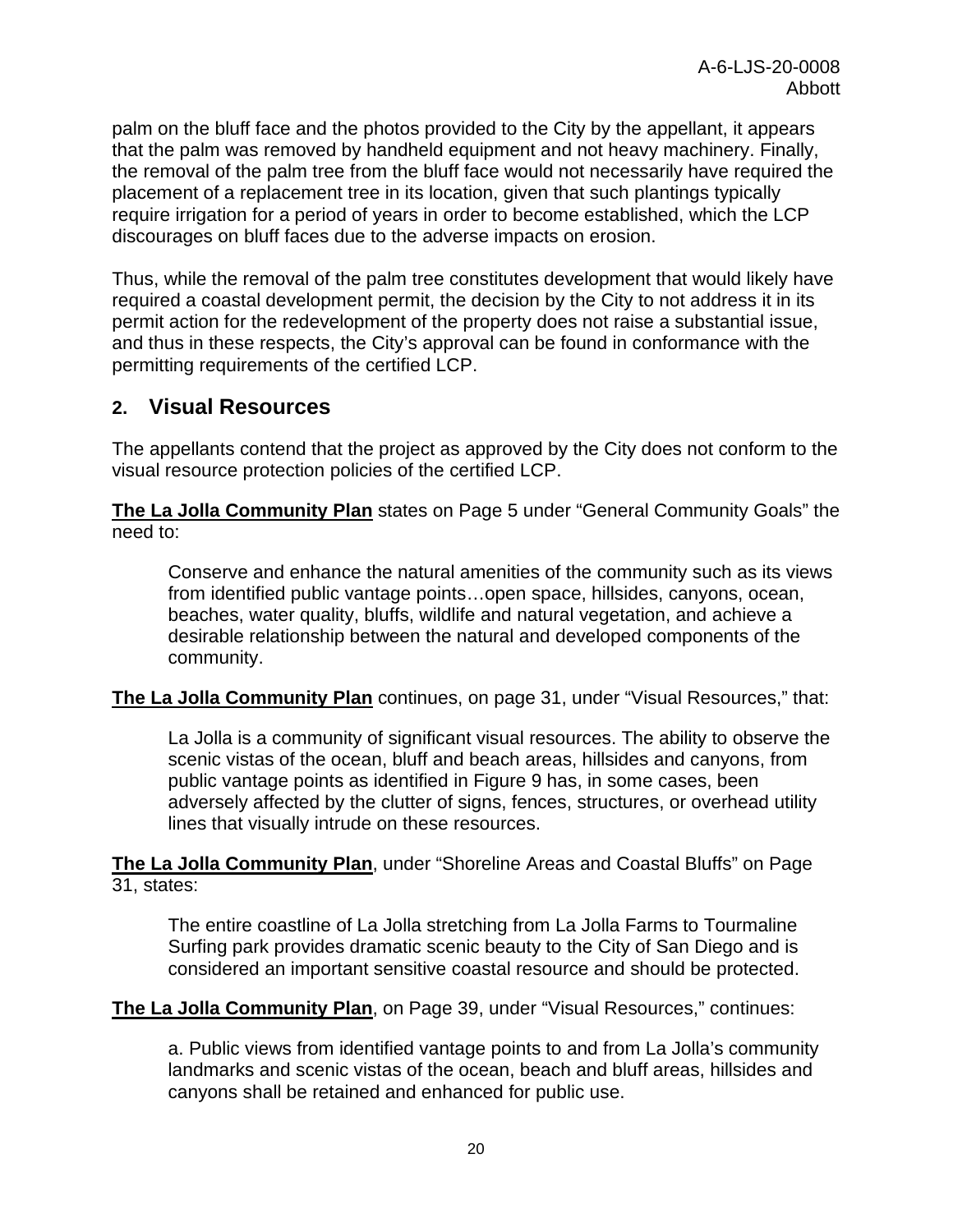b. Public views to the ocean from the first public roadway adjacent to the ocean shall be preserved and enhanced, including visual access across private coastal properties at yards and setbacks.

**The La Jolla Community Plan** states on Page 45 under "Plan Recommendations" for "Visual Resources:"

[…]

c. Protect public views to and along the shoreline as well as to all designated open space areas and scenic resources from public vantage points as identified in Figure 9 and Appendix G (Coastal Access Subarea maps). Public views to the ocean along public streets are identified in Appendix G. Design and site proposed development that may affect an existing or potential public view to be protected. As identified in Figure 9 or in Appendix G, in such a manner as to preserve, enhance, or restore the designated public view.

d. Implement the regulation of the building envelope to preserve public views through height, setback, landscaping, and fence transparency regulation of the land Development Code that limit the building profile and maximize view opportunities.

 $[...]$ 

h. Where new development is proposed on property that lies between the shoreline and the first public roadway, preserve, enhance, or restore existing or potential view corridors within the yards and setbacks by adhering to setback regulations that cumulatively, with the adjacent property, form functional view corridors and prevent the appearance of the public right-of-way being walled off from the ocean.

Section 132.0403 of the Land Development Code contains supplemental regulation of the City's Coastal Overlay Zone that further implements the coastal resource protection policies of the LUP:

- (a) If there is an existing or potential public view and the site is designated in the applicable land use plan as a public view to be protected,
	- 1) The applicant shall design and site the coastal development in such a manner as to preserve, enhance, or restore the designated public view, and
	- 2) The decision maker shall condition the project to ensure that critical public views to the ocean and shoreline are maintained or enhanced.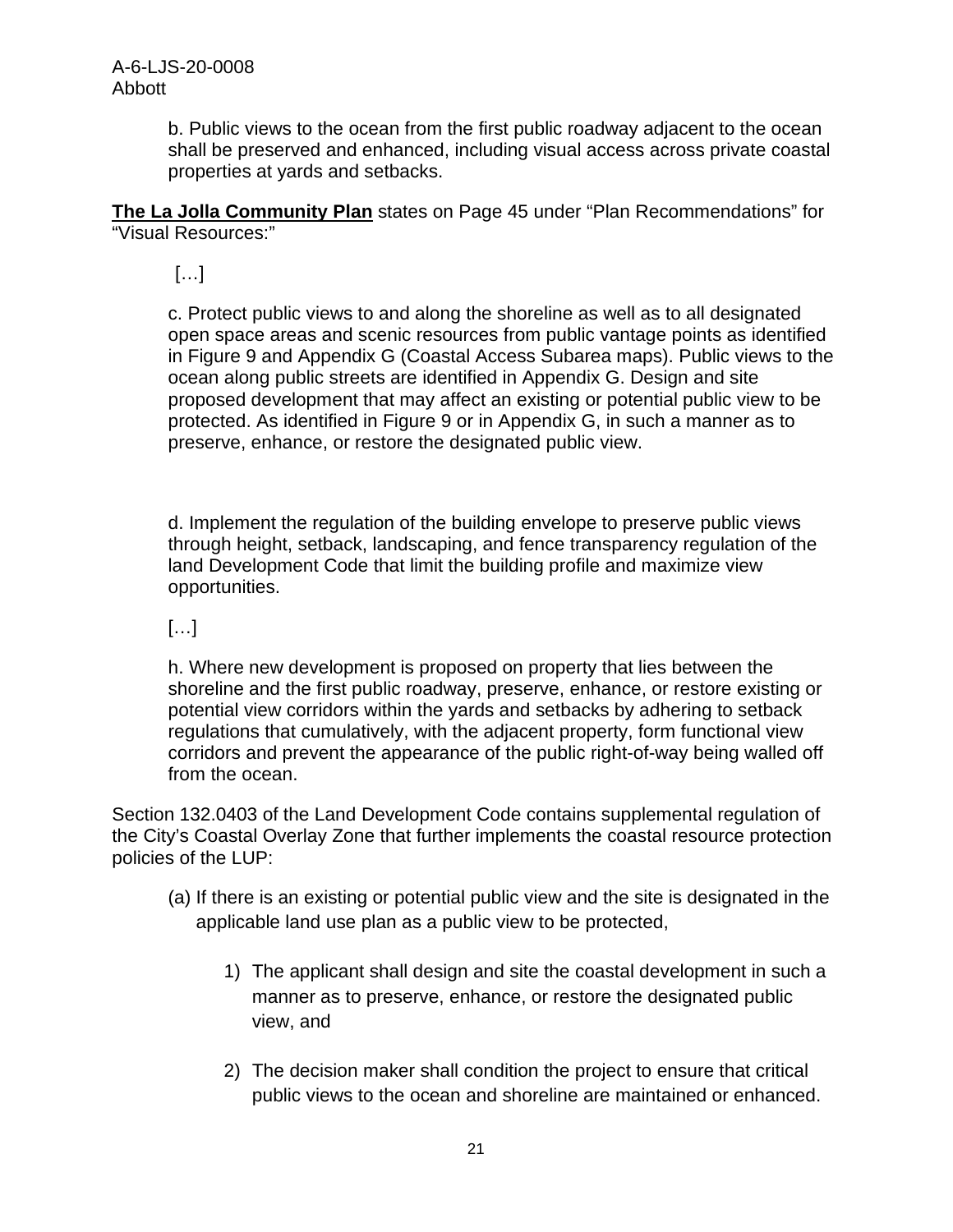- (b) A visual corridor of not less than the side yard setbacks or more than 10 feet in width, and running the full depth of the premises, shall be preserved as a deed restriction as a condition of Coastal Development Permit approval whenever the following conditions exist:
	- 1) The proposed development is located on premises that lies between the shoreline and first public roadway, as designated on map Drawing No. C-731; and
	- 2) The requirement for a visual corridor is feasible and will serve to preserve, enhance, or restore public views of the ocean or shoreline identified in the applicable land use plan.
- (c) If there is an existing or potential public view between the ocean and the first public roadway, but the site is not designated in a land use plan as a view to be protected, it is intended that views to the ocean shall be preserved, enhanced, or restored by deed restricting required side yard setback areas to cumulatively form functional view corridors and preventing a walled effect from authorized development.
- (d) Where remodeling is proposed and existing legally established development is to be retained that precludes establishment of the desired visual access as delineated above, preservation of any existing public view on the site will be accepted, provided that the existing public view is not reduced through the proposed remodeling.
- (e) Open fencing and landscaping may be permitted within the view corridors and visual accessways, provided such improvements do not significantly obstruct public views of the ocean. Landscaping shall be planted and maintained to preserve public views.

In their appeal, the appellants submitted copies of past correspondence with the City claiming that the applicant has not been maintaining the required public view easements along his northern and southern side yard setbacks as required by previous City permit action. The appellants contend the applicant instead allowed the landscaping within the side yard areas to grow above the three-foot height limit imposed on such view easements as well as maintaining solid walls and fencing within the side yards, rather than fences and walls that are at least seventy-five percent open to light, as required by the Land Development Code.

While the appellant's submittal and the City's local permit file for the permit being appealed contain insufficient photographs or supporting information indicating what the past state of the vegetation in the side yard setbacks have been, City approval of the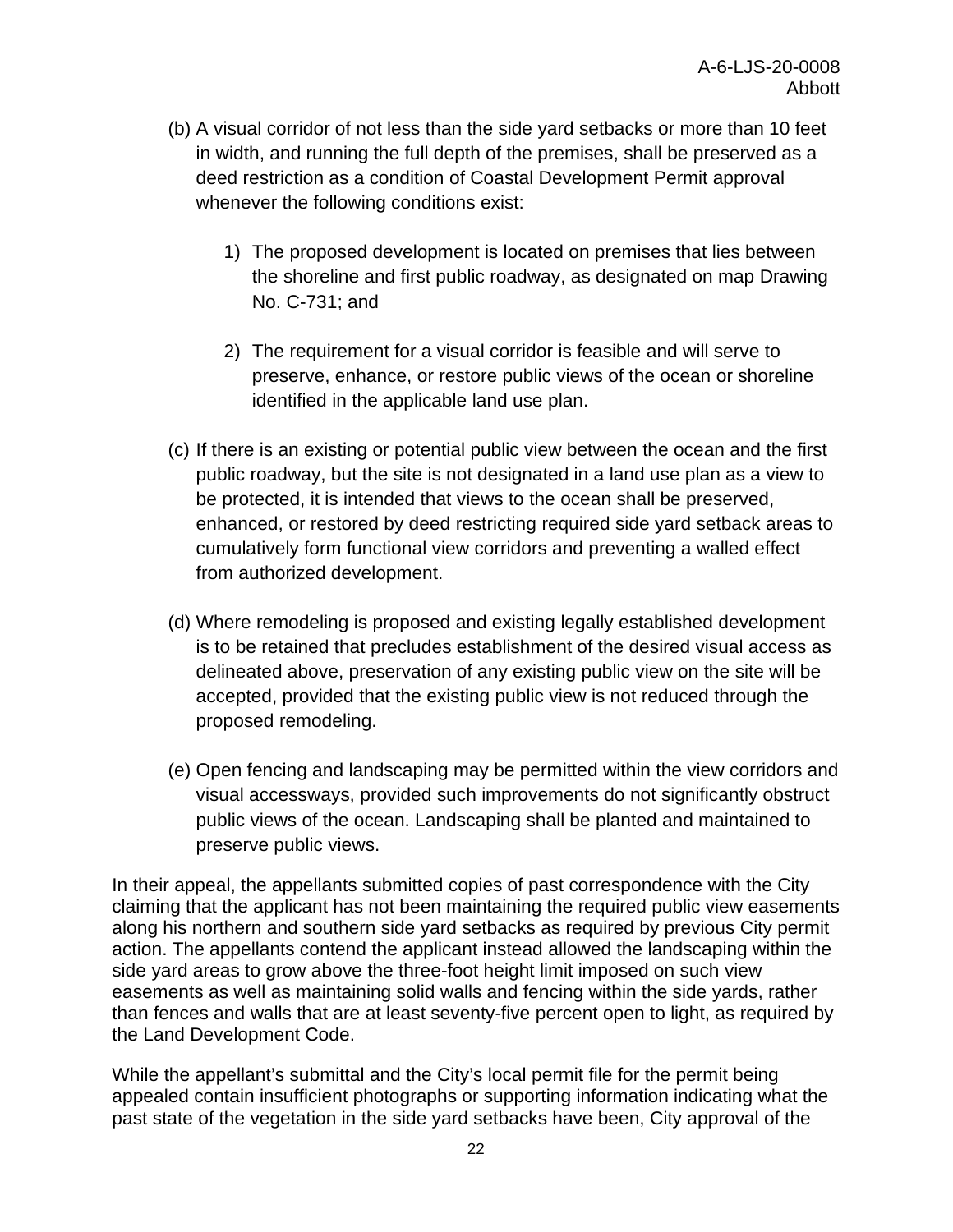A-6-LJS-20-0008 Abbott

subject project requires that the northern 7-foot, 4-inch side yard setback and southern 7-foot, 6-inch side yard setbacks be placed under recorded public view easements limiting all landscape and hardscape within the view easements to a height of 3 feet or lower, and requiring that any fencing or walls within the easements be at least 75 percent open to light, per the requirements of the Land Development Code [\(Exhibit 4\)](https://documents.coastal.ca.gov/reports/2020/5/Th8a/Th8a-5-2020-exhibits.pdf).

Thus, the City's local action does address the appellants' past complaints of improperly maintained public view easements and imposes the LCP's requirement to provide public view corridors on coastal properties where feasible. Thus, these aspects of the City's approval can be found in conformance with the certified LCP's visual protection policies and this particular issue raises no substantial issue.

### <span id="page-22-0"></span>**D. Substantial Issue Factors**

As discussed above, there is inadequate factual and legal support for the City's determination that the proposed development is consistent with the certified LCP. In this case, the locally approved project does not apply the development requirements for bluff top properties and allows a protective device to remain in place and occupy coastal bluff area. The other factors that the Commission normally considers when evaluating whether a local government's action raise a substantial issue also support a finding of substantial issue: the objections to the project suggested by the appellants raise substantial issues of regional or statewide significance regarding shoreline protection, and the local government's decision has the potential to establish adverse precedential value for future interpretations of the certified LCP.